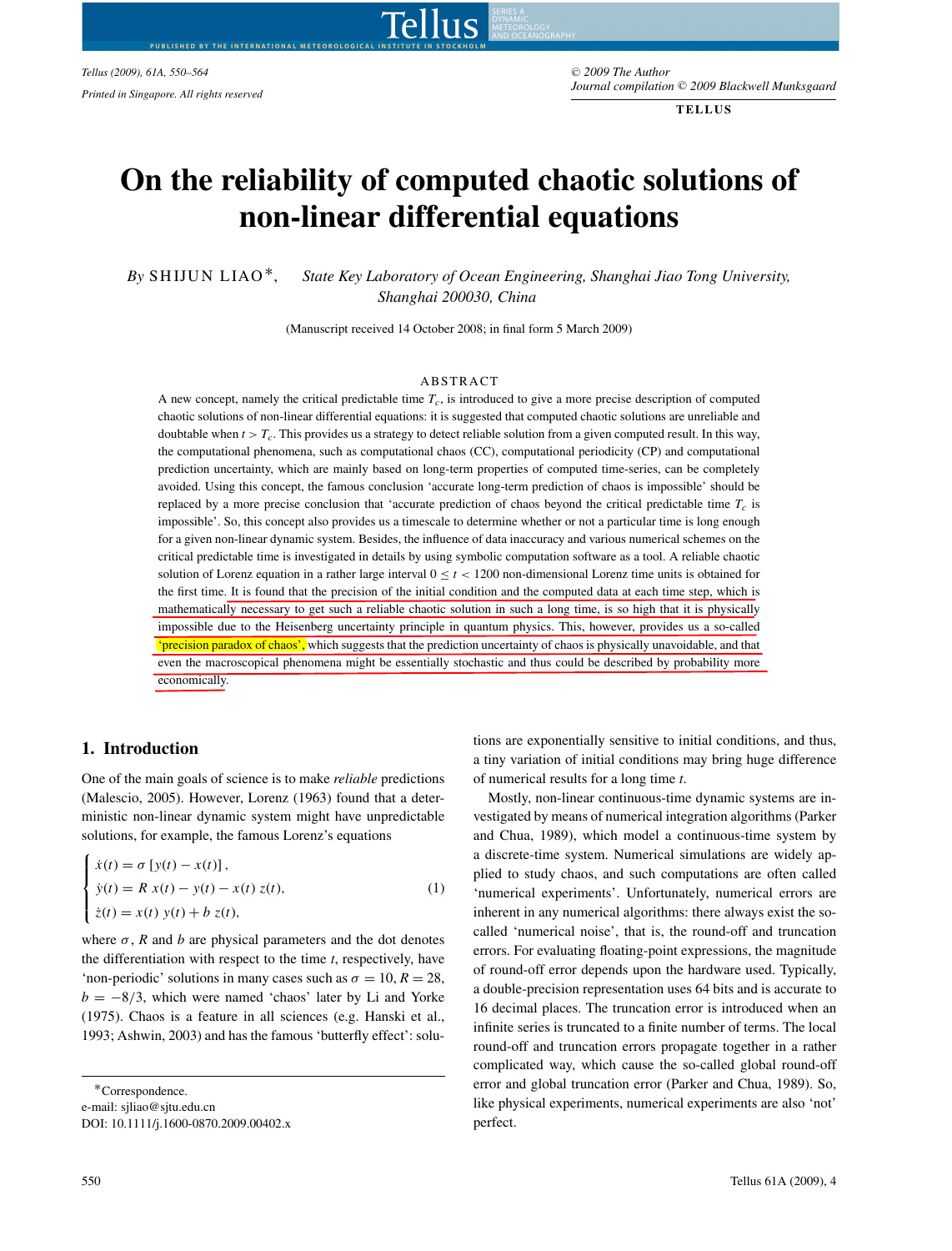Exponential sensitivity to initial conditions implies that an arbitrarily small 'local' error greatly affects the macroscopic behaviour of a non-linear dynamic system with chaos, no matter whether such local error comes from the initial condition (due to the inaccuracy of measured input data) or from the 'numerical noise' mentioned above. So, not only the inaccuracy of initial conditions but also both of the round-off and truncation errors at 'each' time step eventually affect the long-term behaviour of a chaotic dynamic system. Thus, theoretically speaking, all results of chaos given by 'numerical experiments' are a kind of admixture of 'pure' solutions of non-linear dynamic systems and rather complicated propagations of the round-off error, the truncation error and the inaccuracy of initial data. Note that a lots of conclusions about chaos are based on such kind of 'inaccurate' computed results, although it has been mathematically proved that Lorenz attractor indeed exists (Stewart, 2000). Are these conclusions based on 'impure' chaotic time-series believable? Are they different from those given by the 'pure' chaotic solutions (with negligible numerical noise) if such kind of 'pure' solutions exist? Obviously, if the answers to these questions are negative, our knowledge about chaos must be changed completely.

A system of continuous-time differential equations may have various discrete-time-difference approximations with different time step  $\tau$ . Each of them has different dynamic properties. It has been found (Cloutman, 1996; Cloutman, 1998) that computed results given by some discrete-time difference schemes are parasitic, which have no meanings at all. For example, when the exact time-dependent solution of a set of non-linear differential equations is known to be periodic, there is sometimes a range of the time step  $\tau$  where the computed solution of the finite difference equations is chaotic (Lorenz, 1989; Cloutman, 1998). This kind of non-physical parasitic solutions is called computational chaos (CC; Lorenz, 1989). By contraries, when the exact solution is known to be chaotic, computed solutions are, however, periodic within a range of time step  $\tau$ , and this numerical phenomenon is called computational periodicity (CP) (Lorenz, 2006). So, 'computed' dynamic behaviours observed for a finite time step in some non-linear discrete-time difference equations sometimes have nothing to do with the 'exact' solution of the original continuous-time differential equations at all, as pointed out by many researchers (Lorenz, 1989; Lorenz, 2006; Cloutman, 1996; Cloutman, 1998; Teixeira et al., 2007).

Lorenz (2006) investigated the influence of the time step *τ* on the long-term dynamic properties of a system of three non-linear differential equations:

$$
\begin{cases}\n\dot{x}(t) = -y^2(t) - z^2(t) - Ax(t) + AF, \\
\dot{y}(t) = x(t)y(t) - Bx(t)z(t) - y(t) + G, \\
\dot{z}(t) = Bx(t)y(t) + x(t)z(t) - z(t),\n\end{cases}
$$
\n(2)

where *A*, *B*, *F* and *G* are constant physical parameters. Using a numerical procedure based on the *M*th-order truncated Taylor series in the interval  $t \in [t_n, t_n + \tau]$ :

$$
\begin{cases}\n x(t) = x(t_n) + \sum_{k=1}^{M} \alpha_k (t - t_n)^k, \\
 y(t) = y(t_n) + \sum_{k=1}^{M} \beta_k (t - t_n)^k, \\
 z(t) = z(t_n) + \sum_{k=1}^{M} \gamma_k (t - t_n)^k,\n\end{cases}
$$
\n(3)

where

$$
\alpha_k = \frac{1}{k!} \frac{\mathrm{d}^k x(t_n)}{\mathrm{d}t^k}, \quad \beta_k = \frac{1}{k!} \frac{\mathrm{d}^k y(t_n)}{\mathrm{d}t^k}, \quad \gamma_k = \frac{1}{k!} \frac{\mathrm{d}^k z(t_n)}{\mathrm{d}t^k}.
$$

Lorenz (2006) studied the relationship between computational periodicity (CP) and the time step  $\tau$ , the order *M* and so on. It is commonly believed that eq. (2) has chaotic solution when  $A = 1/4, B = 4, F = 8$  and  $G = 1$ . However, when  $M = 1$ , the leading Lyapnuv exponent  $\lambda_1$  changes sign frequently in the range  $0 < \tau < \tau^*$ , so that alternations between chaos ( $\lambda_1 > 0$ ) and CP ( $\lambda_1$  < 0) occur frequently. Here,  $\tau^*$  is the lowest value of time step above which the computational instability (CI) occurs. As one continuously decreases the time step  $\tau$ , chaos is first observed in the range  $0.0402 \le \tau \le 0.0435$ , then disappears, and is observed again in the range  $0.0344 < \tau < 0.0374$ , then disappears once more for the smaller  $\tau$ , and is observed again when  $\tau = 0.0028$ , but disappears once again for the smaller *τ* until  $τ = 0.00039$ . Rather unexpectedly, even the different chaotic solutions in case of  $M = 1$  have unlike features: the intersections with plane  $z = 0$  for the attractor with  $\tau = 0.037$ and  $\tau = 0.042$  are quite dissimilar. Similar numerical phenomena are observed for different physical parameters. Besides, when  $M = 2$  or 3, the range of  $\tau$ , where the CP occurs, is still much larger than the range where the true chaos is captured. Even when  $M = 4$  the ranges are nearly the same. Only when  $M = 6$ does the CP almost disappear. For details, please refer to Lorenz (2006).

Recently, Teixeira et al. (2007) investigated the time step sensitivity of three non-linear atmospheric models of different level of complexity, that is, Lorenz eqs (1), a quasi-geostrophic (QG) model and a global weather prediction system (NOGAPS). They illustrated that numerical convergence cannot be guaranteed forever for fully chaotic systems, because the time of decoupling of numerical chaotic solutions by different time steps follows a logarithmic rule as a function of time step for the three models. Besides, for regimes that are not fully chaotic, different time steps may lead to different model climates and even different regimes of the solution. For instance, for Lorenz eq. (1) with fully chaotic solution in case of  $\sigma = 10$ ,  $R = 28$  and  $b = -8/3$ , Teixeira et al. (2007) employed the same second-order numerical scheme as used by Lorenz (1963) with three different time steps:  $\tau = 0.01$  (used by Lorenz, 1963), 0.001 and 0.0001 nondimensional Lorenz time units (LTU). All solutions are quite close to each other for some initial time. However, the solution with  $\tau = 0.01$  LTU decouples at about 5 LTU from the other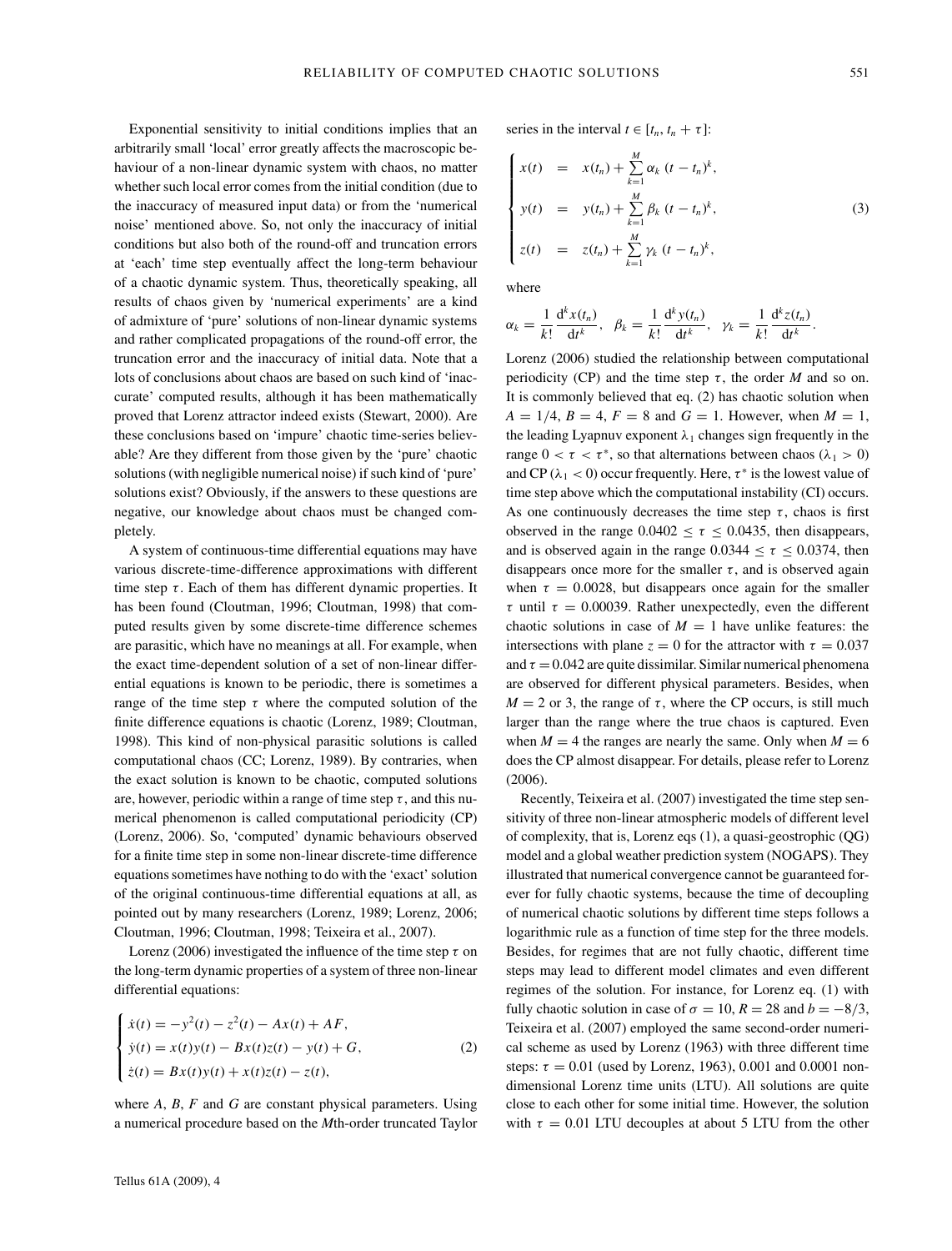two solutions, and the solution with  $\tau = 0.001$  LTU decouples at about 10 LTU from the solution with  $\tau = 0.0001$  LTU. It is interesting that all of these three solutions agree well in the interval  $0 < t < 5$  LTU. Besides, Teixeira et al. (2007) found that the decoupling time  $\hat{T}$  follows approximately  $\hat{T} = \alpha - \beta \log_{10} \tau$ , where  $\alpha > 0$  and  $\beta > 0$  are constants. Replacing  $\tau$  by  $\tau^N$  in this formula, where  $N$  is the order of the numerical scheme, Teixeira et al. (2007) deduced the conclusion that  $\hat{T}$  should be directly proportional to *N*, although no direct numerical proofs were given to support it. They showed that in case of  $\sigma = 10$ ,  $b = -8/3$  and  $R = 19$ , the solution of  $x(t)$  with  $\tau = 0.01$  LTU converges to a stable positive fixed-point, while the other two solutions with  $\tau = 0.001$  LTU and 0.0001 LTU converge to a stable negative fixed-point. Besides, for Lorenz equation without fully chaotic behaviour in case of  $\sigma = 10$ ,  $b = -8/3$  and  $R = 21.3$ , the solutions of  $x(t)$  with  $\tau = 0.01$  LTU and  $\tau =$ 0.0001 LTU converge to a stable fixed point, but the solution with  $\tau = 0.001$  LTU keeps chaotic. Thus, based on these computations, they concluded that different time steps may lead to not only the uncertainty in prediction but also fundamentally different regimes of the solution. The solutions of  $y(t)$  and  $z(t)$ behave similarly. The same general findings mentioned above are confirmed by means of the forth-order Runge–Kutta scheme. For details, please refer to Teixeira et al. (2007).

Facing these numerical phenomena mentioned above, one might be confused: how can we ensure that a computed solution with chaotic behaviour is 'indeed' chaotic but not a so-called computational chaos (CC), and that a computed long-term solution with periodicity is 'indeed' periodic but not a computational periodicity (CP)? Unfortunately, 'exact' chaotic solutions for non-linear differential equations have never been reported. So, one even has reasons to believe that 'all chaotic responses are simply numerical noises and have nothing to do with differential equations' (Yao and Hughes, 2008a,b).

These observed numerical phenomena of the uncertainty of long-term predictions, CC and computational periodicity (CP) reveal some fundamental features of non-linear differential equations with chaos. Obviously, both CC and CP are parasitic solutions and have no physical meanings at all and, thus, should be avoided in numerical simulations. It seems that chaotic numerical results are made of reliable and unreliable parts. Also different numerical schemes might lead to completely different long-term predictions, as pointed out by Lorenz (1989, 2006) and Teixeira et al. (2007). Certainly, all conclusions based on unreliable computed results are doubtable. So, some fundamental concepts and general methods should be developed to detect the reliable solution from given computed results, which are even more important than putting forward a new numerical scheme for non-linear differential equations.

This paper is organized as follows. In Section 2, a new concept, namely the critical predictable time  $T_c$ , is introduced to detect the reliable numerical solution from calculated chaotic results. In Section 3, the influence of the round-off error, the truncation error and the inaccuracy of initial condition on the critical predictable time  $T_c$  is investigated by using Lorenz equation as an example. In Section 4, some examples are given to illustrate how computational uncertainty of prediction (CUP), CC and CP of complicated nonlinear dynamic systems can be avoided by means of the concept of the critical predictable time. In Section 5, the origin of prediction uncertainty of chaos is investigated. In Section 6, some discussions are given.

## **2. A strategy to detect reliable numerical results**

As pointed out by Yao and Hughes (2008a), it would be an exciting contribution if 'convergent' computational chaotic solutions of non-linear differential equations could be obtained. Unfortunately, such 'convergent' solutions of chaos have never been reported. It is even unknown whether such kind of 'convergent' solutions (in traditional meaning) of chaos exist or not. Besides, it is also 'not' guaranteed whether or not a computed chaotic result obtained by the smallest time step is closest to the 'exact' chaotic solution of the continuous-time differential equations (Teixeira et al., 2007, 2008; Yao and Hughes, 2008b). How can we detect a reliable solution from different computed chaotic results? How can we avoid the so-called CC and CP?

Discovering the exponential sensitivity of chaos to initial conditions, Lorenz (1963) revealed that it is impossible to give accurate 'long-term' prediction of a non-linear dynamic system with chaotic behaviours. The current works of Lorenz (2006) and Teixeira et al. (2007) further revealed the sensitivity of computed chaotic results to various numerical schemes and different time steps. All of these current investigations confirm Lorenz's famous conclusion: accurate 'long-term' prediction of chaos is impossible (Lorenz, 1963). This conclusion is widely accepted today by scientific society. However, from mathematical points of view, this famous conclusion is not very precise, because it contains an ambiguous word 'long-term'. The concept of 'long' or 'short' is relative: 100 yr is long for everyday life but is rather short for the evolution of the universe. Is 10 non-dimensional LTU or  $10^5$  LTU long enough for Lorenz equation? Given a computed chaotic result, it seems that there should exist a critical time  $T_c^*$ , beyond which the computed result is unreliable or inaccurate. If the exact (or convergent) chaotic solution could be known, it would be easy to determine  $T_c^*$  simply by comparing the computed result with the exact ones. Unfortunately, no exact chaotic solutions have been reported. It is a pity that no theories about such critical time  $T_c^*$  have been proposed, so that the conclusion 'long-term prediction of chaos is impossible' is not very precise.

Lorenz (1989), Lorenz (2006) and Teixeira et al. (2007) confirmed such a numerical 'fact' that two computed chaotic results given from the same initial state by either different time steps or different numerical schemes are rather close to each other until they decouple at a critical time  $T_c$ , as illustrated in Fig. 1 for comparisons of numerical results of Lorenz's equation by means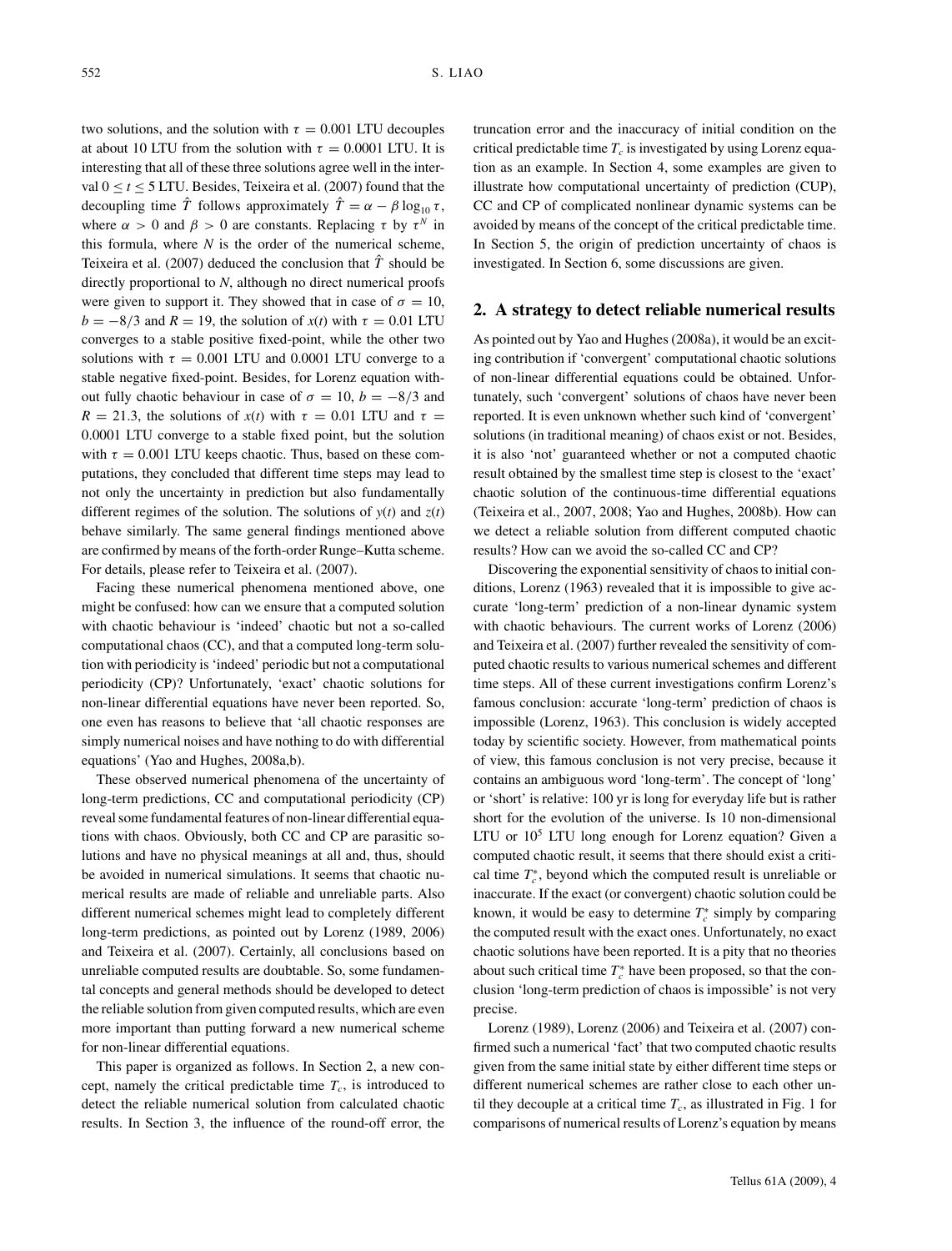



*Fig. 1.* Comparison of numerical results  $x(t)$  of Lorenz's equation by the 4th-order Runge–Kutta's method when  $\sigma = 10$ ,  $R = 28$ ,  $b = -8/3$ and  $x(0) = -15.8$ ,  $y(0) = -17.48$ ,  $z(0) = 35.64$ . (a) Solid line:  $\tau =$ 10<sup>-5</sup>; dash–dotted line:  $\tau = 10^{-2}$ . (b) Solid line:  $\tau = 10^{-5}$ ; dash–dotted line:  $\tau = 10^{-4}$ .

of the 4th-order Runge–Kutta's method with different time steps in case of  $\sigma = 10$ ,  $R = 28$ ,  $b = -8/3$  and the initial condition  $x(0) = -15.8$ ,  $y(0) = -17.48$ ,  $z(0) = 35.64$ . Note that the numerical result given by the time step  $\tau = 10^{-2}$  LTU decouples the result given by  $\tau = 10^{-5}$  LTU at about 14.5 LTU, as shown in Fig. 1(a), and the result given by  $\tau = 10^{-4}$  LTU decouples the result given by  $\tau = 10^{-5}$  LTU at about 33.5 LTU, as shown in Fig. 1(b). Besides, Parker and Chua (1989) pointed out that a 'practical' way of judging the accuracy of numerical results of a non-linear dynamic system is to use two (or more) 'different'

routines to integrate the 'same' system: the initial time interval over which the two results agree is then 'assumed' to be accurate and predictable. More precisely speaking, the computed results beyond the critical decoupling time  $T_c$  are not reliable. Here, it should be emphasized that, up to now, it is even 'not' guaranteed that the computed results in the 'whole' region  $0 \le$  $t < T_c$  given by two different time steps or various numerical schemes are convergent or very close to the 'exact' solution, especially when the time steps are very close or the numerical schemes are rather similar. Even so, we have many reasons to 'assume' that the computed chaotic results are reliable in the region  $0 \le t \le T_c$  if we properly choose two (or more<sup>1</sup>) different time steps and/or numerical schemes. This is mainly because the computed results in the interval  $0 \le t \le T_c$  are 'predictable': one can get nearly the same results by different time step and/or various numerical schemes. In this way, we define a 'timescale' for the concept 'long-term' of a computed chaotic result: *t* is regarded to be 'long-term' if  $t > T_c$ . According to Lorenz (1963, 1989, 2006) and Teixeira et al.  $(2007)$ ,  $T_c$  is sensitive to initial condition, time step and numerical schemes used to compute the 'two' different results of the same non-linear dynamic system with chaos. For convenience, we call  $T_c$  the 'critical predictable time'. Obviously,  $T_c$  is dependent upon non-linear differential equations, time step and numerical scheme; thus, the so-called 'long-term' is also a relative concept.

The so-called 'critical predictable time'  $T_c$  can be defined in different ways. According to Teixeira et al. (2007), a numerical result given by the smallest time step is 'assumed' to be closest to the exact solution. So, Teixeira et al. (2007) defined the decoupling time by means of the state vector L2 norm error between the result obtained by the smallest time step and the result by a larger one. This kind of definition includes the error at each time step and thus is a global one for decoupling. However, the decoupling of two curves is essentially a local occurrence. Thus, we give here a local definition of 'critical predictable time'  $T_c$ , which is based on geometrical characteristic of decoupling of two curves and thus is straightforward. Mathematically, let  $u_1(t)$ and  $u_2(t)$  denote two time-series given by different numerical routines for a given dynamic system. The so-called 'critical predictable time'  $T_c$  for  $u_1(t)$  and  $u_2(t)$  is determined by the criteria

$$
\dot{u}_1 \, \dot{u}_2 < -\epsilon, \quad \left| 1 - \frac{u_1}{u_2} \right| > \delta, \quad \text{at } t = T_c,\tag{4}
$$

where  $\epsilon > 0$  and  $\delta > 0$  are two small constants (we use  $\epsilon =$ 1 and  $\delta = 5\%$  in this paper). Mathematically, the critical predictable time  $T_c$  can be interpreted as follows: the influence of truncation error, round-off error and inaccuracy of initial condition on numerical solutions is negligible in the interval  $0 \le t \le$ *Tc*, so that the computed result is predictable and, thus, can be regarded as a reliable solution in this interval. Using the concept

<sup>&</sup>lt;sup>1</sup> Obviously, it is better to compare computed results given by disparate numerical schemes with different time steps: the more, the better.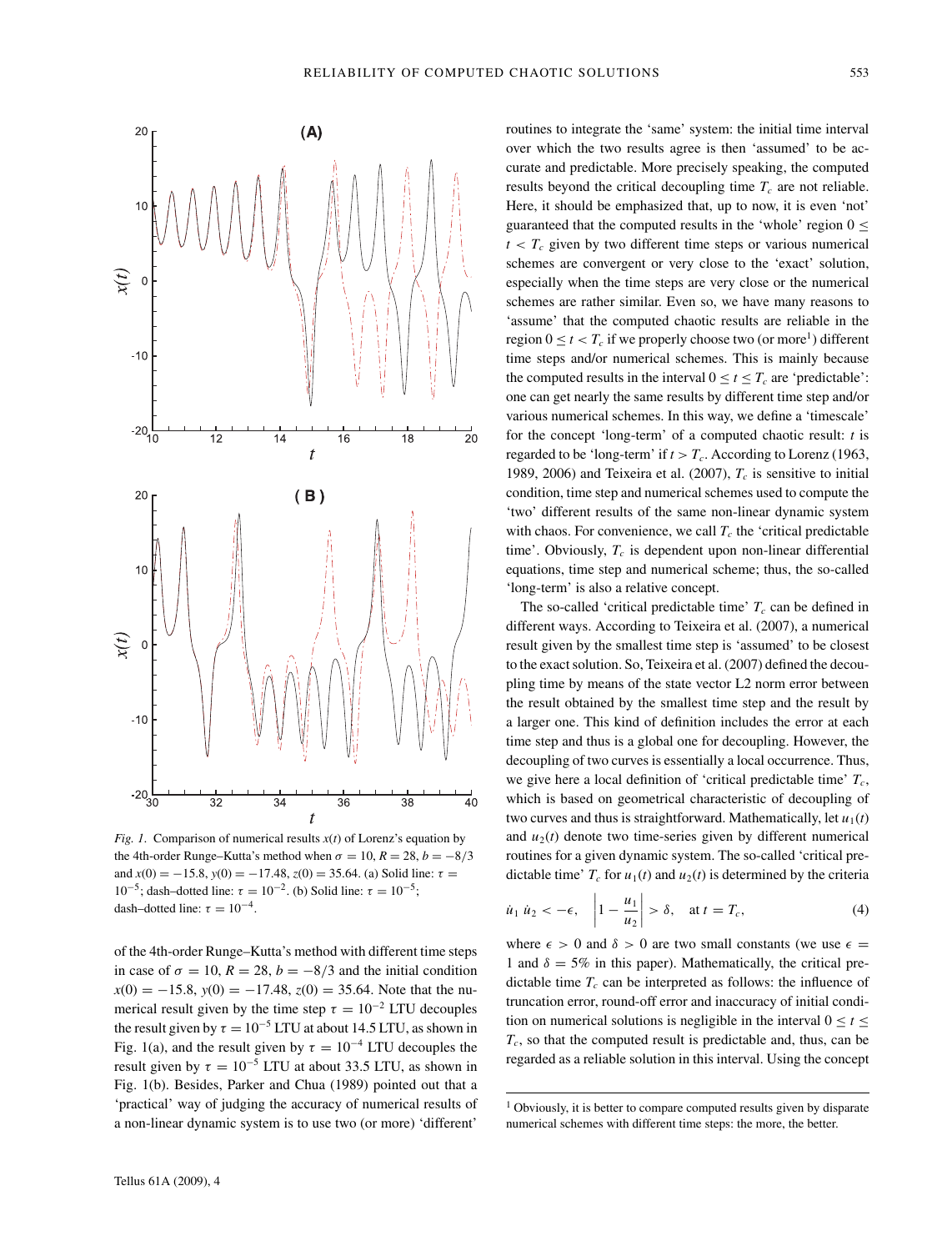of the critical predictable time  $T_c$ , the famous statement that 'accurate long-term prediction of chaos is impossible' can be more precisely expressed as that 'accurate prediction of chaos beyond the critical predictable time  $T_c$  is impossible'. Here,  $T_c$ is regarded as a critical point: computed results beyond the critical predictable time  $T_c$  are doubtable and unreliable. Thus, the critical predictable time  $T_c$  provides us a strategy to detect the reliable solution from a given numerical result.

As pointed out by Lorenz (1989, 2006), CC and CP are mainly based on the evaluation of Lyapnunov exponent, which is a longterm property. As mentioned above, any computed results for *t*  $> T_c$  are doubtable and unreliable and, thus, have no meanings. Unfortunately, most of computed 'long-term' solutions are often far beyond the critical predictable time  $T_c$ , and thus, all related conclusions or calculations based on these doubtable 'long-term' numerical results, such as CC, CP, Lyapunov exponent and attractors, are unreliable, too. Note that, using the concept of the critical predictable time  $T_c$ , the third figure given by Teixeira et al. (2007) should be interpreted in such a new way: the critical predictable time  $T_c$  for three computed results given, respectively, by  $\tau = 0.01$ , 0.001 and 0.0001 LTU is less than 15 LTU; so, all computed results beyond *t >* 15 LTU have no meanings, and thus, one 'cannot' make such a conclusion that 'different time step may not only lead to uncertainty in the predictions after some time, but also lead to fundamentally different regimes of the solution' (Teixeira et al., 2007). In fact, by means of the concept of the critical predictable time, the CUP, CC and CP can be avoided completely, as shown in Section 4 for details.

As suggested by Parker and Chua (1989), all numerical results should be interpreted properly. The critical predictable time  $T_c$ can be understood as follows: the influence of truncation error, round-off error and inaccuracy of initial condition on computed chaotic solutions is almost negligible in the time interval  $0 \le$  $t \leq T_c$ . Thus, the so-called critical predictable time  $T_c$  provides us a scale to investigate chaos in a more precise way. This new concept may greatly deepen and enrich our understanding about chaos, not only mathematically but also physically, as shown later.

## **3. Influence of numerical scheme and data** inaccuracy on  $T_c$

Since computed chaotic results beyond the critical predictable time  $T_c$  are unreliable, a numerical solution with small  $T_c$  is almost useless. Thus, it is necessary to obtain reliable chaotic solutions with large enough  $T_c$ .

Without loss of generality, let us consider Lorenz's eq. (1) in case of  $\sigma = 10$ ,  $R = 28$ ,  $b = -8/3$ , with the exact initial condition  $x(0) = -15.8$ ,  $y(0) = -17.48$ ,  $z(0) = 35.64$ . Using the 4th-order Runge–Kutta's method with different time increment  $\tau = 10^{-2}$ , 10−3, 10−<sup>4</sup> and 10−<sup>5</sup> LTU, the corresponding critical predictable times of computed chaotic results are about 13.7, 24.5 and 32.6 LTU, respectively, as shown in Fig. 1. So, by means of traditional

numerical methods, the critical predictable time  $T_c$  of computed chaotic results is often not long enough. Teixeira et al. (2007) found that for given numerical scheme, the decoupling time of numerical chaotic results with different time steps follows a logarithmic rule as a function of time step  $\tau$ . Thus, the time step should be exponentially small for a given critical predictable time  $T_c$ . Lorenz (2006) reported, qualitatively, some influences of numerical schemes (based on the truncated Taylor series at a few different orders *M*) on the computed chaotic results but did not give a quantitative relationship between the critical predictable time  $T_c$  and the approximation order *M*. Besides, it is a pity that the influence of the round-off error on the decoupling time of computed chaotic results given by various numerical schemes is neglected, mainly because traditional floatingpoint computations use data in either single or double precision only.

Currently, some advanced symbolic computation software, such as MATHEMATICA and MAPLE, are widely used. In this paper, the symbolic computation software MATHEMATICA (Wolfram Research, Champaign, IL) is employed as a computational tool to investigate the influence of various numerical schemes based on the truncated Taylor series (3), the roundoff error and the inaccuracy of initial condition on the critical predictable time  $T_c$ . From the view-point of round-off error, symbolic computation is completely different from evaluating floating-point expressions: the round-off error can be almost neglected or even 'avoided' by means of symbolic computation. For example, by means of symbolic computation, we can have the 'exact' result  $1/2 + 1/3 = 5/6$ . Note that, using numerical computation with double precision representations, one has only the 'approximate' result 1*/*2 + 1*/*3 ≈ 0.8333333333333333, whose round-off error is about 10−16. Besides, using the command 'N[Pi, 800]' of MATHEMATICA, we can get the approximation  $\pi \approx 3.1415926535897932384626433832 \cdots$ , which is accurate even to 800 decimal places! By means of so precise data representation provided by symbolic computation software, the round-off error can be almost neglected. Let *K* denote the number of decimal places of all data used by the symbolic software in this paper. Then, by means of different values of *K*, it is easy to investigate the influence of the round-off error on  $T_c$ , as shown later. Furthermore, by means of the truncated Taylor series scheme (3), the system of Lorenz equations (1) is approximated by a time-continuous system in each interval  $t \in [t_n, t_n +$ *τ* ] as the truncated *M*th-order Taylor's expansion. Obviously, the truncation error of this scheme is determined by *M*. Therefore, using symbolic computation and the analytic approach described above, it is convenient to control the magnitude of the truncation and round-off errors by means of *M* and *K*, respectively. Clearly, the larger the values of *M* and *K*, the smaller the truncation error and the round-off error, respectively. Thus, the symbolic computation software provides us a useful tool to investigate the influence of truncation-error, round-off error and inaccuracy of initial conditions on the critical predictable time  $T_c$ .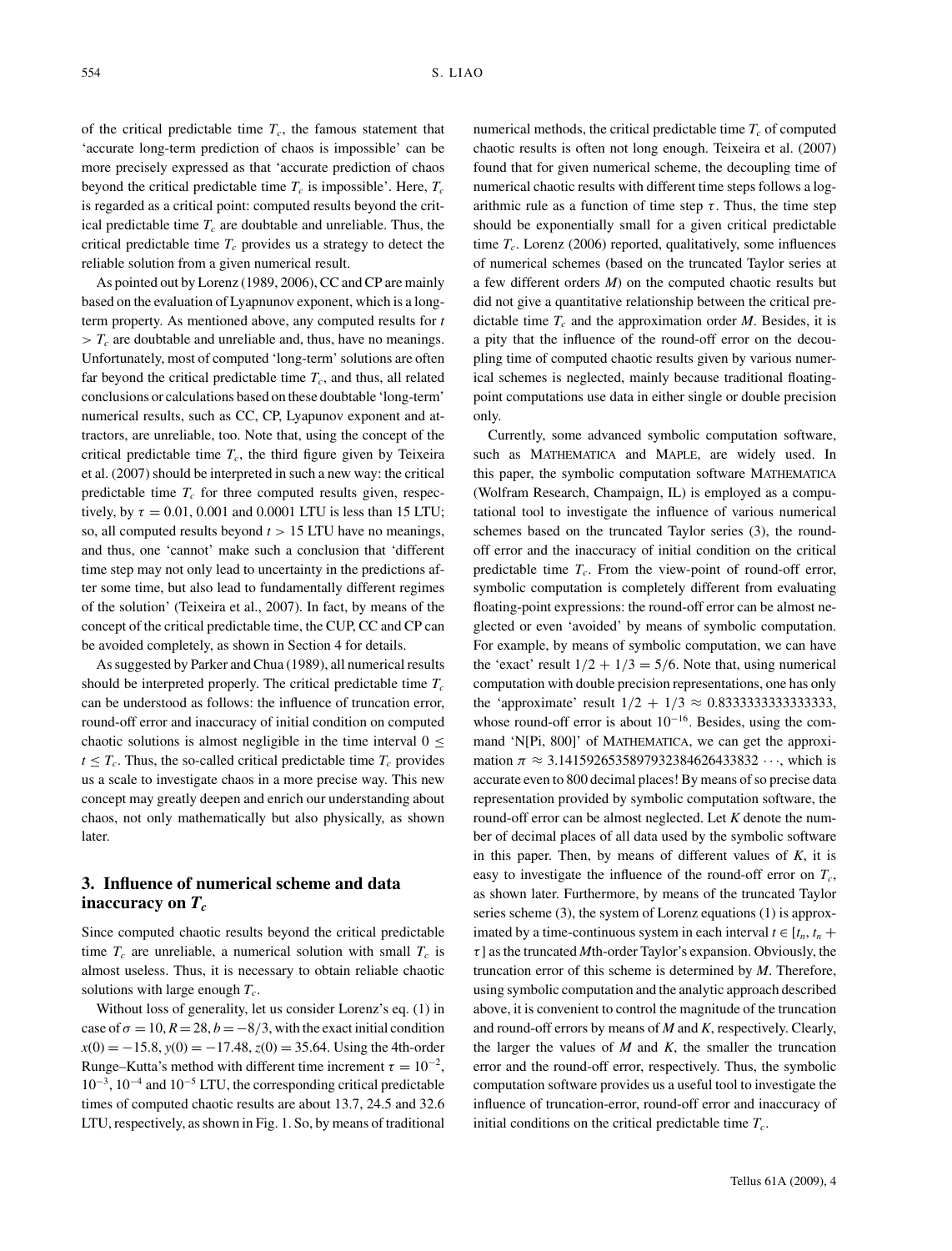100

Without loss of generality, we consider here Lorenz eq. (1) in case of  $\sigma = 10$ ,  $R = 28$ ,  $b = -8/3$  with the initial condition  $x(0) = -15.8$ ,  $y(0) = -17.48$ ,  $z(0) = 35.64$  and the time step  $\tau = 10^{-2}$ , if not mentioned particularly. Note that the initial condition is assumed to be exact. To investigate the influence of the truncation error on computed chaotic results alone, we set a large enough number of decimal places, that is,  $K = \max$ {200, 2*M*}, where *M* is the order of truncated Taylor series (3) of Lorenz's eq. (1). In this way, the round-off error is much smaller than the truncation error and, thus, is negligible. Since the initial condition is assumed to be exact, there exists truncation error alone, whose magnitude is determined by *M*, the order of truncated Taylor series (3) of Lorenz eq. (1). Using different values of *M* from  $M = 4$  to 110, we get different computed results with different truncation errors. Using (4) as the decoupling criteria of two computed trajectories, it is easy to find the corresponding critical predictable time  $T_c$  of the numerical result given by the smaller *M*. It is found that the critical predictable time  $T_c$  is directly proportional to *M*, that is,

$$
T_c \approx 3M,\tag{5}
$$

as shown in Fig. 2.

300

It is a little more difficult to investigate the influence of the round-off error on chaotic results alone, mainly because the round-off error might greatly increase for given *K*, when the order *M* is too large compared with *K*. Note that the previous formula  $T_c \approx 3M$  (with  $K = \max\{200, 2M\}$ ) gives a time interval  $0 \le t \le T_c$  in which the influence of both truncation error and round-off error is negligible, as interpreted before.

 $= 0.01$ 

For example, when  $M = 32$  and  $K = 200$ , the influence of the truncation error and the round-off error is negligible for *t* ≤ 96. Thus, without loss of generality, let us consider the case of  $M = 32$ , with different values of  $K (K < 100)$ . Comparing the results given by different values of  $K (K < 100)$  with the result obtained by  $K = \max\{200, 2M\}$ , we get the corresponding critical predictable times  $T_c$ . It is found that, when  $K > 40$ ,  $T_c$ tends to the same value close to 96, respectively. This is mainly because, when  $K$  is large enough, the round-off error is much smaller than the truncation error. So, the results for  $K > 40$  is useless in investigating the influence of the round-off error on  $T_c$ . It is also found that, when  $K \leq 16$ , the precision of computation is too low relative to the *M*, the order of approximation, so that the round-off error increases greatly. Thus, the results with too small  $K$  is also useless. So, only results given by proper values of *K* are useful. It is found that, for  $18 \le K \le 40$ , the computed critical predictable times agree well with the formula

$$
T_c \approx 2.51K - 4.26,\tag{6}
$$

as shown in Fig. 3. Furthermore, it is found that, in general, the critical predictable time  $T_c$  indeed increases 'linearly' with respect *K*, the number of accurate decimal places of results.

Note that the initial conditions are assumed to be exact in above computations. According to our above investigations, in case of  $K = 200$  and  $M = 100$ , both of the round-off error and the truncation error are negligible in the interval 0  $\leq t \leq 300$ . This provides us a convenient way to investigate the influence of the inaccuracy of initial conditions on  $T_c$ alone. To do so, we add a tiny difference  $\Delta x_0$  into the initial



 $= 0.01$  $x_a$  = -15.8  $x_0$  = -15.8<br>  $y_0$  = -17.48<br>  $z_0$  = 35.64 80 60 40  $\frac{1}{30}$  $1\overline{0}$  $\overline{20}$  $\overline{40}$  $\overline{5}0$ 

 $-15.8$ ,  $y(0) = -17.48$ ,  $z(0) = 35.64$  with  $K = \max\{200, 2M\}.$ Symbols: computed results; Solid line:  $T_c = 3M$ .

*Fig. 3.* The critical predictable time  $T_c$  versus  $K$  (the number of accurate decimal places ) in case of  $\sigma = 10$ ,  $R = 28$ ,  $b = -8/3$  and *x*(0) = −15.8, *y*(0) = −17.48, *z*(0) = 35.64 with *M* = 32. Symbols: computed results; Solid line:  $T_c = 2.51 K - 4.26$ .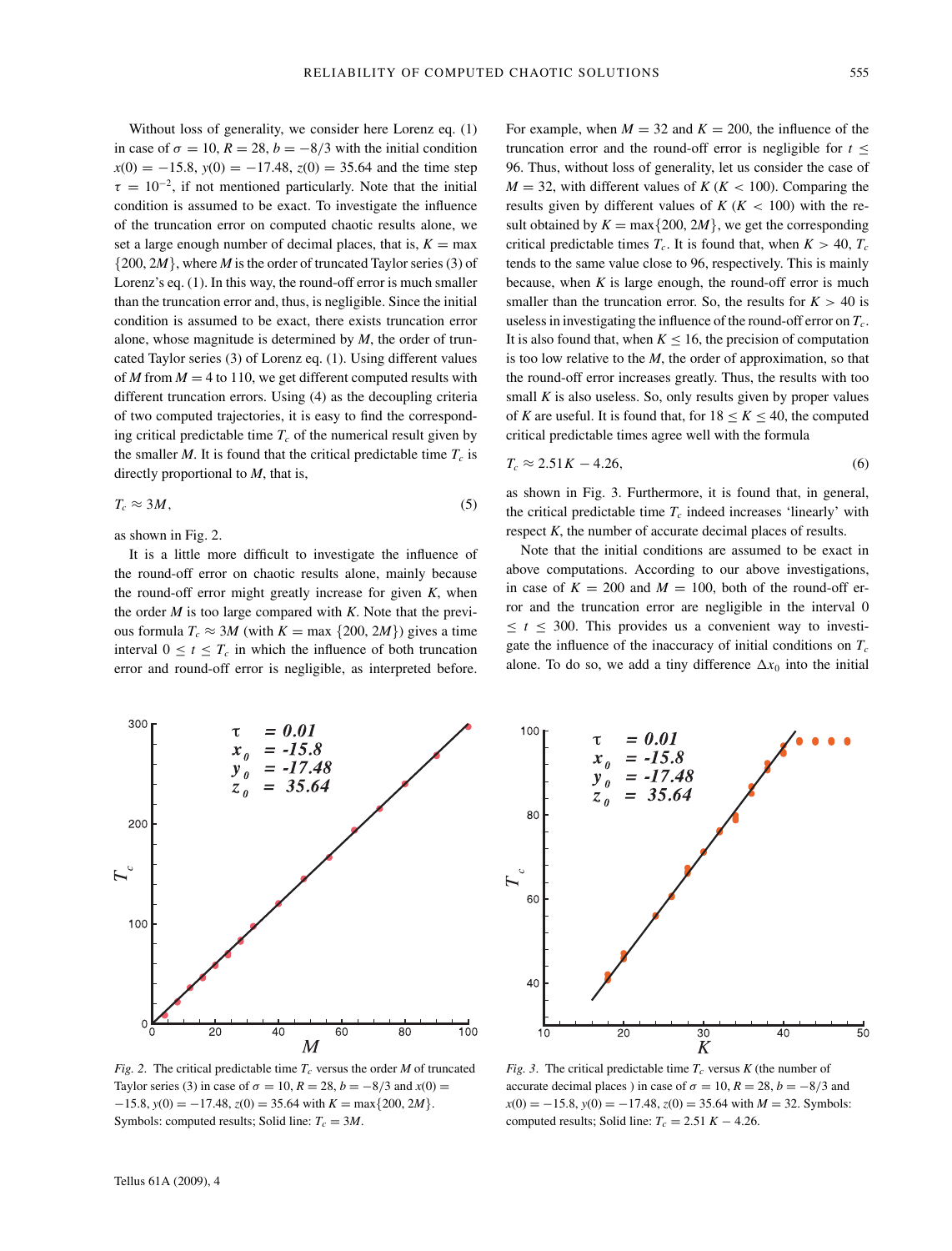

*Fig. 4.* The critical predictable time  $T_c$  versus the inaccuracy  $\Delta x_0$  of initial conditions in case of  $\sigma = 10$ ,  $R = 28$ ,  $b = -8/3$  and  $x(0) =$  $-15.8 + \Delta x_0$ ,  $y(0) = -17.48$ ,  $z(0) = 35.64$  with  $M = 100$  and  $K =$ 200. Symbols: computed results; Solid line:  $\log_{10}(\Delta x_0) = -0.4 T_c$ .

condition  $x(0) = -15.8$ ,  $y(0) = -17.48$ ,  $z(0) = 35.64$  in such a way that

$$
x(0) = -15.8 + \Delta x_0,
$$

but with the same values of  $y(0)$  and  $z(0)$ . Comparing the results given by different values of  $\Delta x_0 > 0$ ,  $M = 100$  and  $K = 200$  with the result given by  $\Delta x_0 = 0$ ,  $M = 100$  and  $K = 200$ , we obtain the corresponding  $T_c$  by means of the decoupling criteria (4). It is found that for given different values of  $\Delta x_0$ , the corresponding results of  $T_c$  agree well with the formula

$$
T_c \approx -2.5 \log_{10}(\Delta x_0),
$$

as shown in Fig. 4. This formula can be rewritten as

$$
\Delta x_0 \approx 10^{-0.4} \, \text{T}_c \,, \tag{7}
$$

which means that the precision of the initial condition must increase 'exponentially' with respect to a given critical predictable time  $T_c$ . For example, to get a reliable chaotic solution with  $T_c = 200$  LTU, the initial condition must be with the precision  $\Delta x_0$  < 10<sup>-80</sup>. Therefore, we need a rather precise initial condition to get a reliable chaotic solution with  $T_c > 200$  LTU. Unfortunately, such precise initial conditions are impossible in practice, as discussed in Section 5. That is exactly the reason why the 'butterfly effect' exists, as pointed out by Lorenz (1963). However, the formula (7) might inform us much more than the so-called 'butterfly effect', as discussed in details in Section 5.

Can we get reliable chaotic solutions with large enough critical predictable time  $T_c$ ? Assuming that the initial condition is exact, it is found that  $T_c \approx 3$  *M* generally holds in case of



*Fig.* 5. The used CPU time versus  $T_c$  in case of  $\sigma = 10$ ,  $R = 28$ ,  $b =$  $-8/3$  and  $x(0) = -15.8$ ,  $y(0) = -17.48$ ,  $z(0) = 35.64$  with  $M = T_c/3$ and  $K = 200$ .

 $K = \max\{200, 2M\}$ . Therefore, *M* (the order of truncated Taylor series) and *K* (the number of accurate decimal places) should be increased linearly with respect to the critical predictable time  $T_c$ . So, theoretically speaking, for a given  $T_c$ , one can always find the corresponding value of *M* and *K* to get a 'reliable' chaotic solution in  $0 \le t \le T_c$ . However, the CPU time increases with respect to  $T_c$  in a power-law, as shown in Fig. 5. Suppose that we would like to get a reliable chaotic solution with  $T_c = 1200$ LTU. According to (5), we should choose  $M = 400$  so as to get such a reliable chaotic result. In fact, by means of  $M = 400$  and  $K = 800$ , we indeed obtain such a reliable chaotic solution in the interval  $0 \le t < 1200$  LTU, as shown in Figs 6 and 7. The corresponding result is rather precise: the maximum residual error is only  $1.1 \times 10^{-481}$ . However, more than 461 h 16 min CPU time (more than 19 d) is used by a cluster Intel Clovertown Xeon E5310 with 8GB RAM. To the best of our knowledge, such kind of reliable chaotic solution of Lorenz equation in such a long time interval has never been reported. Based on this timeconsuming computation, we are quite sure that the solution of Lorenz eq. (1) in case of  $\sigma = 10$ ,  $R = 28$  and  $b = -8/3$  is indeed chaotic 'within' the interval  $0 \le t < 1200$  LTU, as shown in Table 1.2 However, strictly speaking, it is unknown whether or not the chaotic behaviour disappears when *t >* 1200 LTU. This is because, based on our current computations, chaotic numerical results beyond  $T_c$  is unreliable. To answer this question, one has to spend more CPU time to get a reliable chaotic solution

<sup>2</sup> The full data may be downloaded in the online version of this paper (Supporting Information) or on the author's website: http://numericaltank.sjtu.edu.cn/.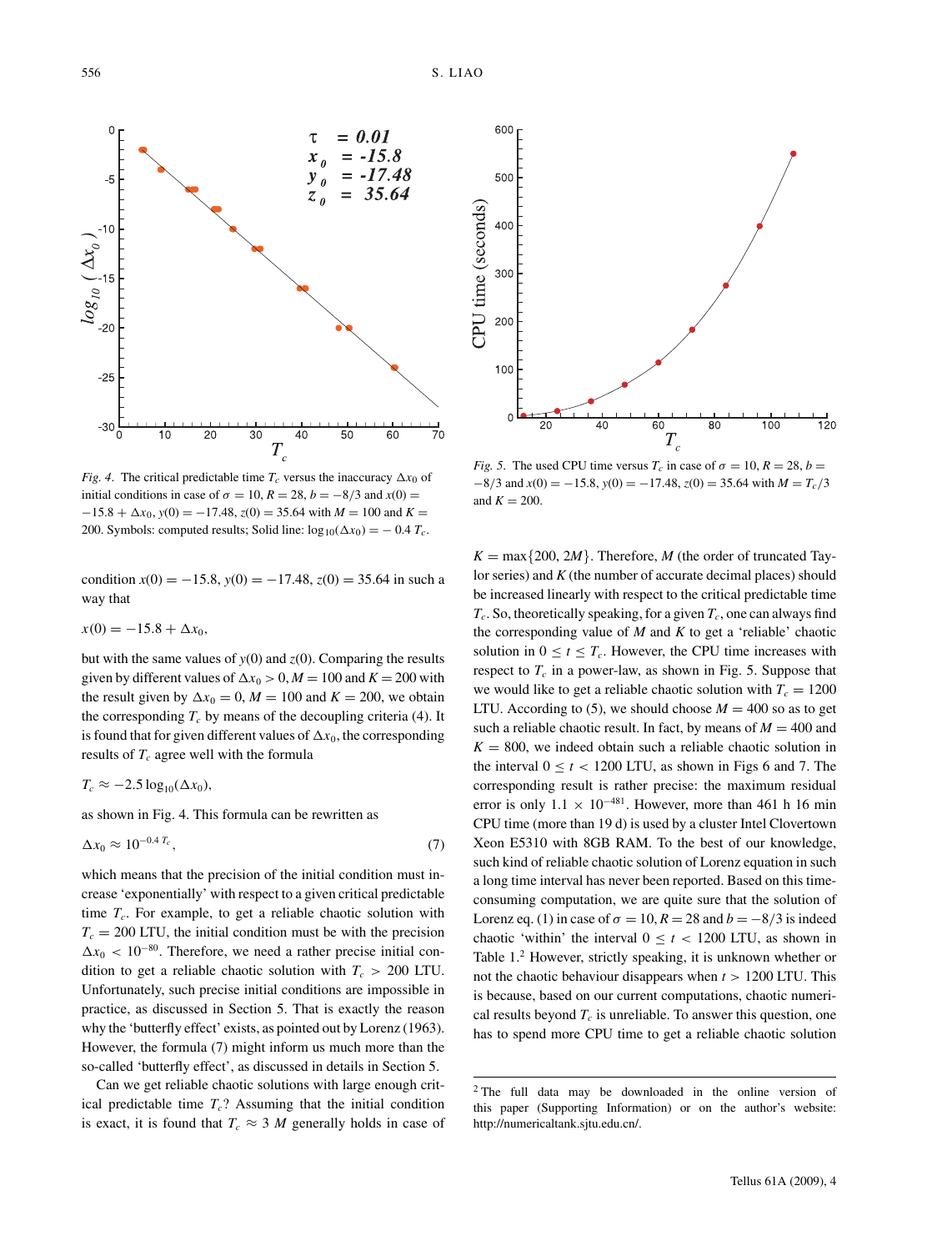

*Fig. 6.* The curve  $x(t)$ –y(*t*) given by the reliable chaotic result with *T<sub>c</sub>* = 1200 LTU by *τ* = 0.01, *M* = 400, *K* = 800 in case of *σ* = 10,  $R = 28$ ,  $b = -8/3$  and  $x(0) = -15.8$ ,  $y(0) = -17.48$ ,  $z(0) = 35.64$ .



*Fig.* 7. The curve  $x(t) - z(t)$  given by the reliable chaotic result with *T<sub>c</sub>* = 1200 LTU by *τ* = 0.01, *M* = 400, *K* = 800 in case of  $σ$  = 10,  $R = 28$ ,  $b = -8/3$  and  $x(0) = -15.8$ ,  $y(0) = -17.48$ ,  $z(0) = 35.64$ .

with even larger  $T_c$ . Unfortunately,  $T_c$  is always a finite value, no matter how large it is! Also the non-linearly increased CPU time indicates the impossibility to get a reliable chaotic solution in an infinite interval  $0 \le t < +\infty$ . This is revealed from the viewpoint of CPU time that chaos is mathematically unpredictable in essence.

# **4. Avoidance of computational chaos, computational periodicity and computational uncertainty of prediction**

The uncertainty of prediction of chaos have two reasons. One is computational (or more precisely, mathematical), which is due to non-linearity of models and the imperfection of numerical schemes and data precision mentioned in Section 3. The other is physical, which is based on the fundamental physical principles of nature.

In this section, we investigate the computational uncertainty (CU) of chaos. In essence, the CU of long-term prediction comes from the unpredictability of trajectories, that is, the decoupling of different trajectories for a long time. By means of the concept of the critical predictable time  $T_c$  and regarding chaotic results unreliable when  $t > T_c$ , the numerical phenomena such as CC, CP and CU, can be avoided completely, as illustrated below.

It is well known that solution of Lorenz's equation (1) becomes unstable if  $R > R_c = \sigma(\sigma - b + 3)/(\sigma + b - 1)$ . In case of  $\sigma = 10$  and  $b = -8/3$ , we have the critical value  $R_c =$ 24.7368. Thus, in case of  $\sigma = 10$ ,  $b = -8/3$  and  $R = 19 < R_c$ with the initial state  $x = y = z = 5$ , the exact solution should tend to a fixed point. However, it is unknown which fixed point the solution tends to. It is found that the computed result  $x(t)$  given by the *M*th-order scheme (3) with  $\tau = 0.01$  LTU tends to a 'negative' fixed-point for  $M = 2$  but goes to a 'positive' fixed point for  $M = 3$ , as shown in Fig. 8. Thus, at least one of these two different predictions must be wrong. However, based on these two computational results, it is hard to detect which prediction is correct. This kind of CUP is similar to those mentioned by Teixeira et al. (2007). Note that the critical predictable time  $T_c$  of these two computed results are only about  $T_c \approx 9$  LTU, as shown in Fig. 8, so that they are reliable only in the interval  $0 < t < 9$ LTU. In other words, the two computed results in the interval *t >* 9 are 'unreliable' and, thus, has no meanings. Therefore, based on these two computational results, one cannot give any reliable conclusions about the fixed point. To get a reliable prediction about the fixed-point, we had to give a 'reliable' solution with large enough  $T_c$ . To do so, we use the truncated Taylor series scheme (3) with much higher order *M*. As shown in Fig. 9, the two computed results given by  $M = 30$  and 40 with  $\tau = 0.01$ LTU agree well in the interval  $0 \le t \le 100$  LUT, and both of them give the same' numerical fixed-point:

*x*(100) = −6*.*928204*, y*(100) = −6*.*928204*, z*(100) = 18*.*000000*.*

Based on these two reliable results, we are quite sure that the exact solution  $x(t)$  of Lorenz equation (1) tends to a negative fixed point in case of  $\sigma = 10$ ,  $b = -8/3$  and  $R = 19 < R_c$  with the initial state  $x = y = z = 5$ . In this way, the CUP mentioned by Teixeira et al. (2007) and Lorenz (2006) can be avoided.

Similarly, the so-called CC and CP mentioned by Lorenz (1989, 2006) can be turned away, too. For example, when  $\sigma = 10$ ,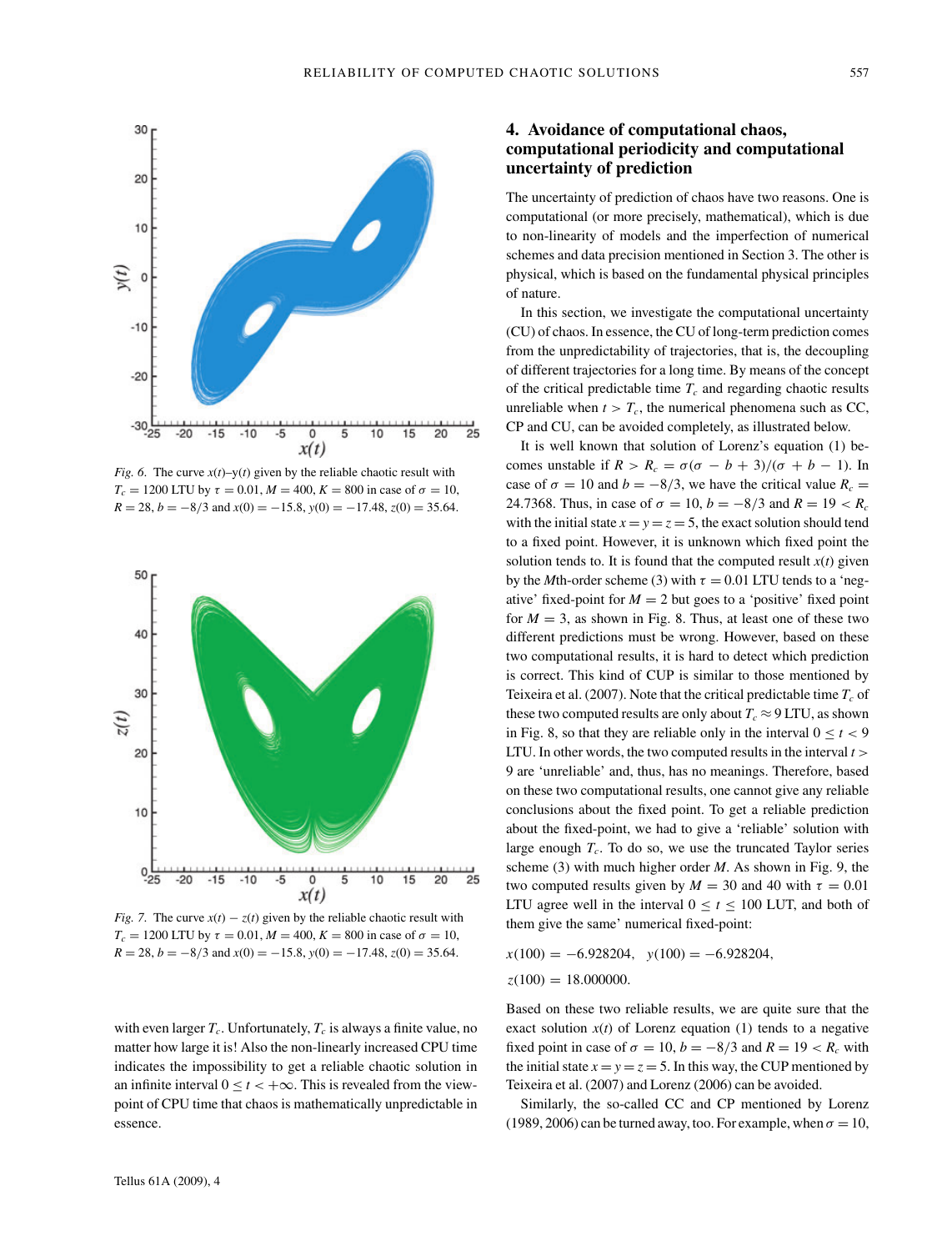| 0    | $-15.8$               | $-17.48$              | 35.64              |
|------|-----------------------|-----------------------|--------------------|
| 50   | 12.779038299490452    | 8.825054357006032     | 36.40092236534542  |
| 100  | $-10.510118721506247$ | $-12.17254281368225$  | 27.476265630374762 |
| 150  | $-1.9674157212680177$ | $-2.5140404626072206$ | 17.233128197642884 |
| 200  | $-6.697233173381982$  | $-11.911020483539128$ | 13.036826414358321 |
| 250  | 3.480010996527037     | 5.743865139093177     | 22.424028925951887 |
| 300  | 10.197534991661733    | 3.906517722362926     | 35.33742709240441  |
| 350  | 0.009240166388150502  | $-1.1520585946848019$ | 20.259118270313508 |
| 400  | $-1.8892476498049868$ | $-3.5657880408974663$ | 20.299639635504597 |
| 450  | 2.3442055460290803    | 2.473910407011588     | 19.324756580383077 |
| 500  | $-5.30509963157152$   | $-9.425991029211517$  | 12.302184230689779 |
| 550  | $-9.710817000847529$  | $-6.878169205988265$  | 31.67393963382737  |
| 600  | $-0.8635053825976141$ | 0.499057856286716     | 21.581438144249077 |
| 650  | $-6.249196468824656$  | $-1.3133350412836564$ | 30.3936296733578   |
| 700  | 10.884963668216704    | 16.32989379246704     | 22.247458859587212 |
| 750  | $-1.5200586402319973$ | $-0.4164281272461717$ | 21.530357757012936 |
| 800  | 1.3963347154139534    | 2.40877126758134      | 14.590441270059282 |
| 850  | 1.580132807298193     | 2.6273272210193146    | 12.83939375621528  |
| 900  | $-6.449367823985297$  | $-10.984642417532422$ | 14.647974468278282 |
| 950  | 10.098469202323805    | 0.4959032511015884    | 37.72812801085503  |
| 1000 | 13.881997000862393    | 19.918303160406396    | 26.901943308376104 |
| 1025 | $-2.831908677750036$  | $-5.127291386139972$  | 10.787422525560384 |
| 1050 | $-6.0495817084397405$ | $-0.5249599507390699$ | 30.805747242725836 |
| 1075 | $-8.445628564097573$  | $-16.91583633884055$  | 8.185099340204886  |
| 1100 | 2.2974592711836634    | 2.299710874996516     | 19.617779431769037 |
| 1125 | $-2.0420317363264457$ | $-0.3357510158682992$ | 23.174657463445286 |
| 1150 | $-14.378782424952437$ | $-11.819346602645444$ | 37.319351169225996 |
| 1175 | $-11.794511899005188$ | $-13.181679857519981$ | 29.65720151904728  |
| 1200 | 2.4537546196402595    | 4.124943247158509     | 19.349201739150004 |
|      |                       |                       |                    |

*Table 1*. Some reliable numerical results with  $T_c = 1200$  LTU in case of  $\sigma = 10$ ,  $R = 28$ ,  $b =$  $-8/3$  by means of  $M = 400$ ,  $K = 800$  and  $\tau = 0.01$ 

*Note:* The full data may be downloaded in the online version of this article (supporting information) or on the author's website: http://numericaltank.sjtu.edu.cn/

 $b = -8/3$  and  $R = 21.5 < R_c$  with the initial state  $x = y = z = 5$ , it is found that the computed result *x*(*t*) given by the *M*th-order truncated Taylor series scheme (3) with  $τ = 0.01$  LTU keeps chaotic when  $M = 2$  but tends to a positive fixed-point when  $M = 3$ , as shown in Fig. 10. Since  $R = 21.5 < R_c$ , the exact solution of  $x(t)$  must tend to a fixed point in a large enough time, therefore the chaotic solution given by  $M = 2$  is obviously wrong, although it is unknown whether the exact solution of *x*(*t*) indeed tends to the 'positive' fixed point or not. To get a correct prediction, reliable results with large enough critical predictable time  $T_c$  are needed. It is found that the computed result given by  $M = 30$  agrees well with that given by  $M = 40$  in the interval  $0 \le t \le 100$ , as shown in Fig. 11. These two results, which are reliable in  $0 \le t \le 100$ , clearly indicate that the solution in case of  $\sigma = 10, b = -8/3$  and  $R = 21.5 < R_c$  with the initial state  $x =$  $y = z = 5$  is 'not' chaotic, and besides,  $x(t)$  tends to a 'negative' fixed-point. Thus, both of the two results given by  $M = 2$  and 3 are wrong: one gives the so-called CC from the result based on  $M = 2$ , and the other a wrong prediction from the result based

on  $M = 3$ . In this way, both of CC and CUP can be avoided by using reliable solutions with a large enough critical predictable time  $T_c$ . Similarly, the so-called CP can be avoided by means of the concept of the critical predictable time.

The above examples illustrate the importance and need of introducing the concept of the critical predictable time  $T_c$ . In this way, CC, CP and CUP of non-linear dynamic systems can be avoided completely by using reliable solutions with a large enough critical predictable time  $T_c$ .

Theoretically speaking, in case of  $\sigma = 10$ ,  $R = 28$ ,  $b = -8/3$ with the initial condition  $x(0) = -15.8$ ,  $y(0) = -17.48$ ,  $z(0) =$ 35.64, given a 'finite' value of the critical predictable time  $T_c$ , one can always determine the order  $M \approx T_c/3$  of the truncated Taylor series scheme (3) by means of (5) and the number  $K \approx$  $0.4 T_c$  of the accurate decimal places of data by means of (6), respectively, although the needed CPU times might be rather long. So, from mathematical review-points, by means of the concept of the critical predictable time  $T_c$ , the CU of long-term prediction of chaotic dynamic systems could be avoided, as long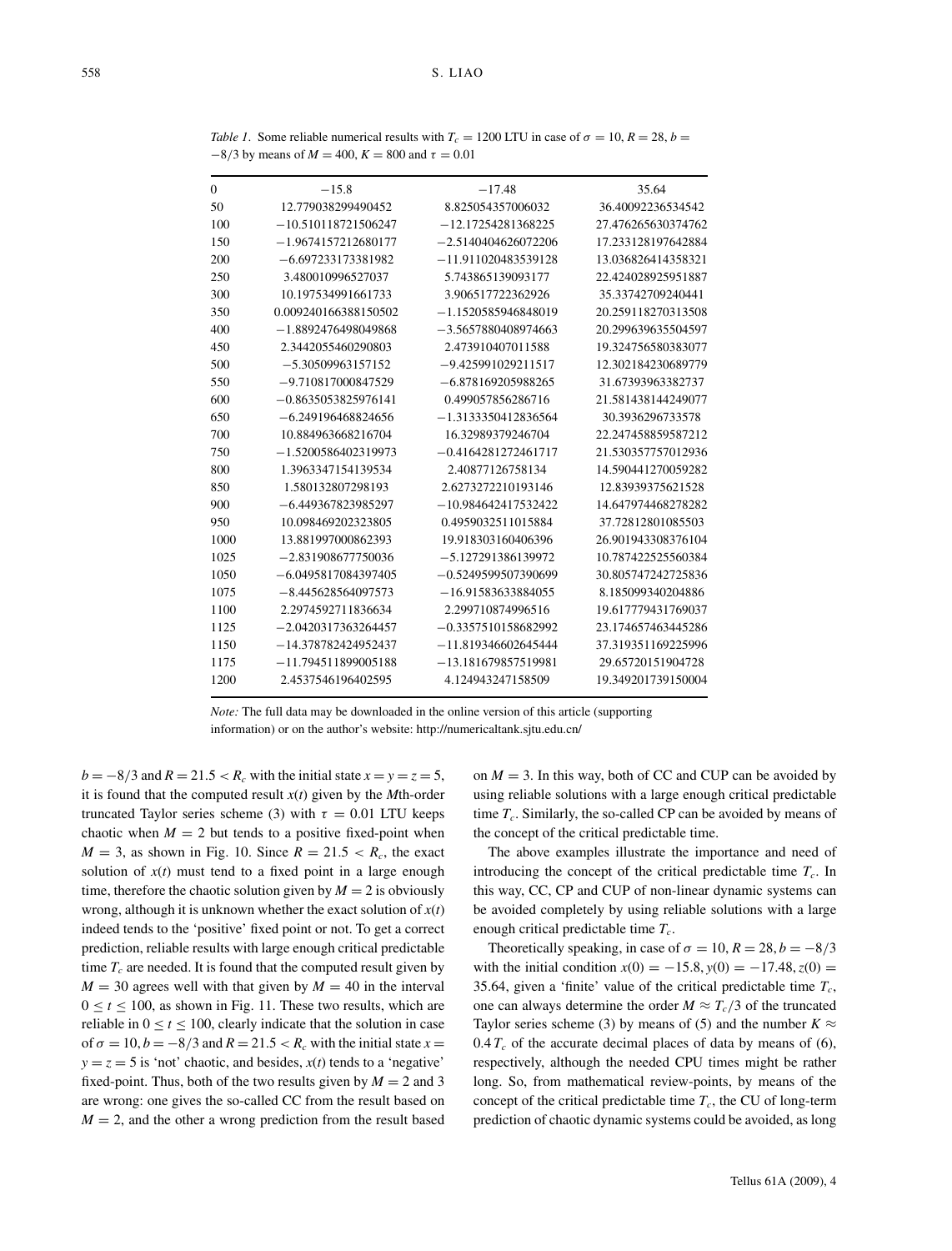

*Fig. 8.* Comparison of  $x(t)$  in case of  $\sigma = 10$ ,  $R = 19$ ,  $b = -8/3$  with the initial state  $x = y = z = 5$  by means of  $\tau = 0.01$  LTU and the *M*th-order scheme (3) based on truncated Taylor series. Red line:  $M =$ 2; green line:  $M = 3$ .

as we have fast enough computer with large enough memory (RAM). Even so, it is always impossible to get a reliable chaotic solution in an infinite time interval  $0 < t < +\infty$ , as mentioned in Section 3.

# **5. On the origin of prediction uncertainty of chaos**

Unfortunately, most non-linear dynamic systems describe physical phenomena in nature. Thus, results given by these models should have physical meanings. So, it is necessary to investigate the prediction uncertainty of chaos from physical view-points.

The famous Lorenz eq. (1) is a macroscopical model for climate prediction on earth: it models a unsteady flow occurring in a layer of fluid of uniform depth *H* with a constant temperature difference  $\Delta T$  between the upper and lower surfaces, and  $x(t)$ is proportional to the intensity of convective motion (Lorenz, 1963). So, it is reasonable that the influence of physical factors in the level of atom and molecule on the climate is completely neglected in Lorenz equation. On one hand, for purpose of climate prediction, measured data are 'unnecessary' to be precise in the level of atom and molecule. On the other hand, as output of a macroscopical model, computational results given by Lorenz equation are 'impossible' to be precise in the microcosmis level.

As mentioned in Section 3, a reliable computational chaotic result with  $T_c = 1200$  LTU is obtained by means of  $M = 400$ and  $K = 800$  with the 'exact' initial condition  $x(0) = -15.8$ ,  $y(0) = -17.48$ ,  $z(0) = 35.64$ . Note that  $K = 800$  corresponds to very precise data. However, according to (5) and (6), it is unnecessary to use so precise data to get a chaotic result with



*Fig.* 9. (a) Comparison of  $x(t)$  in case of  $\sigma = 10$ ,  $R = 19$ ,  $b = -8/3$ with the initial state  $x = y = z = 5$  by means of  $\tau = 0.01$  LTU and the *M*th-order scheme (3) based on truncated Taylor series in the interval  $0 \le t \le 30$ . Line:  $M = 30$ ; Symbols:  $M = 40$ . (b) The same, but in the interval  $30 \le t \le 50$ .

 $T_c = 1200$  LTU. Substituting  $T_c = 1200$  LTU into (5) and (6) gives  $M = 400$  and  $K = 480$ , respectively. Thus, mathematically speaking, at least the precise data with 480 decimal places 'must' be used to get a chaotic result reliable in the interval 0 ≤  $t \leq 1200$  LTU. This conclusion is obtained with the assumption that the initial condition is exact. Unfortunately, the initial condition is not perfect in practice. It is interesting that substituting  $T_c = 1200$  into (7) gives  $\Delta x_0 = 10^{-480}$ , which agrees well with the previous calculation  $K = 480$ . This indicates that the initial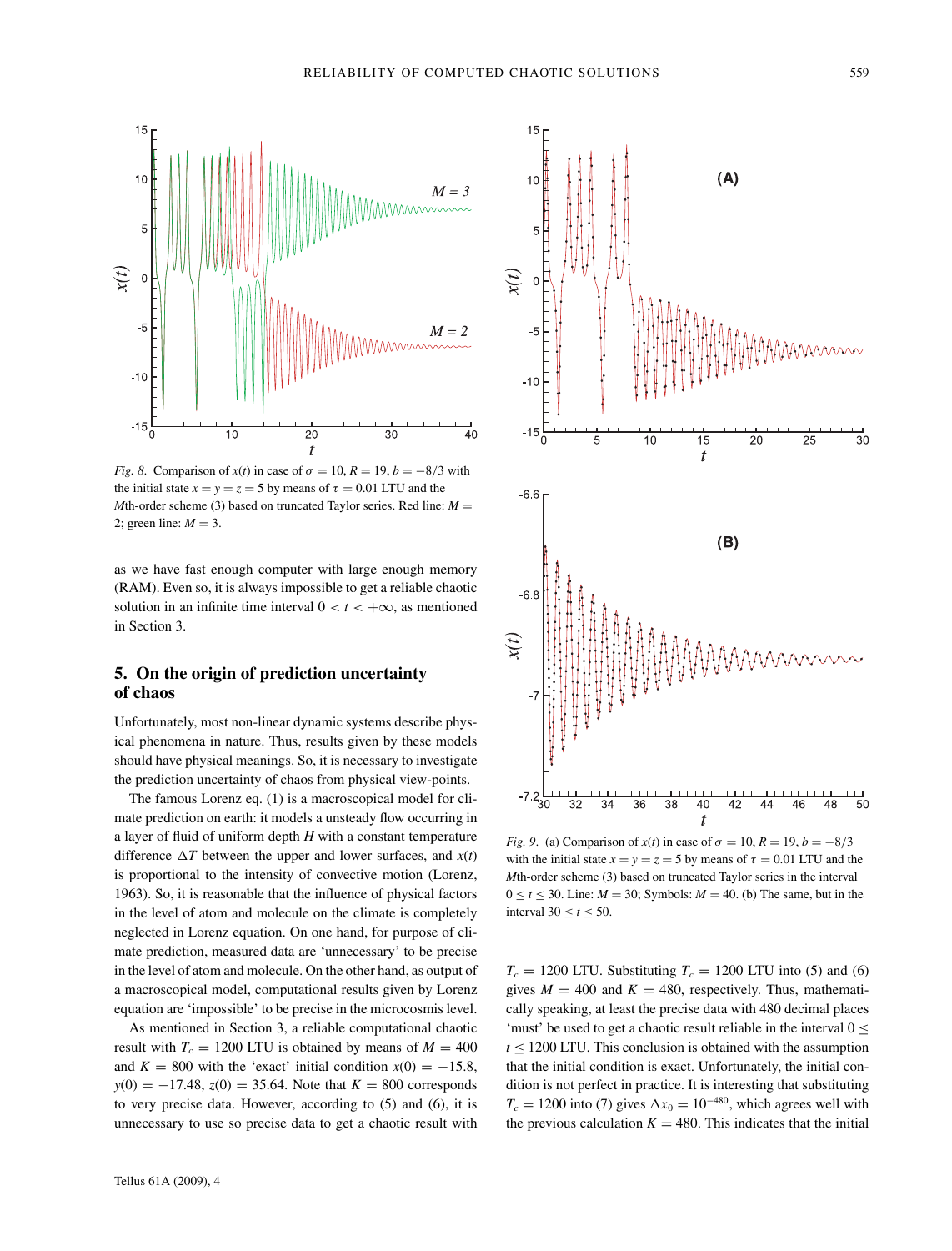

*Fig. 10.* (a) Comparison of  $x(t)$  in case of  $\sigma = 10$ ,  $R = 21.5$ ,  $b = -8/3$ with the initial state  $x = y = z = 5$  by means of  $\tau = 0.01$  LTU and the *M*th-order scheme (3) based on truncated Taylor series in the interval  $0 \le t \le 30$ . Red line:  $M = 2$ ; Green line:  $M = 3$ . (b) The same, but in the interval 30  $\leq t \leq 66$ .

condition must be at least with the same accuracy as all computed data used at each time step. Therefore, from pure mathematical view-points, the initial condition (and all computed data) must be with the precision  $\Delta x_0 = 10^{-480}$  to get a reliable chaotic solution with  $T_c = 1200$  LTU.

First, to show how small the number  $10^{-480}$  is, let us compare it with some physical constants. According to NASA's Wilkinson Microwave Anisotropy Probe (WMAP) project, the age of the universe is estimated to be about 1.373  $\times$  10<sup>10</sup> yr, that is,  $T_u \approx$  $4.33 \times 10^{17}$  s, and its diameter is about 93 billion light years, that is,  $d_u \approx 8.8 \times 10^{26}$  m (http://en.wikipedia.org/wiki/Universe).



*Fig. 11.* (a) Comparison of  $x(t)$  in case of  $\sigma = 10$ ,  $R = 21.5$ ,  $b = -8/3$ with the initial state  $x = y = z = 5$  by means of  $\tau = 0.01$  LTU and the *M*th-order scheme (3) based on truncated Taylor series in the interval  $0 \le t \le 30$ . Line:  $M = 30$ ; Symbols:  $M = 40$ . (b) The same, but in the interval  $30 \le t \le 60$ .

On the other side, helium is the smallest atom with a radius of 32 picometre (http://en.wikipedia.org/wiki/Atom#Size), that is,  $r_a \approx 3.2 \times 10^{-11}$  m, and the diameter of the nucleus for a proton in light hydrogen is about 1.6 feotometre (http://en.wikipedia. org/wiki/Atomic\_nucleus), that is,  $d_n \approx 1.6 \times 10^{-15}$  m. Assume that one 'object' moves a distance of radius of helium or a diameter of a proton in light hydrogen since the beginning of the universe, that is, the Big Bang (http://en.wikipedia. org/wiki/Big\_Bang). Then, the corresponding velocities are  $u_a = r_a/T_u \approx 7.39 \times 10^{-29}$  (m s<sup>-1</sup>) and  $u_n = d_n/T_u \approx 3.7 \times 10^{-33}$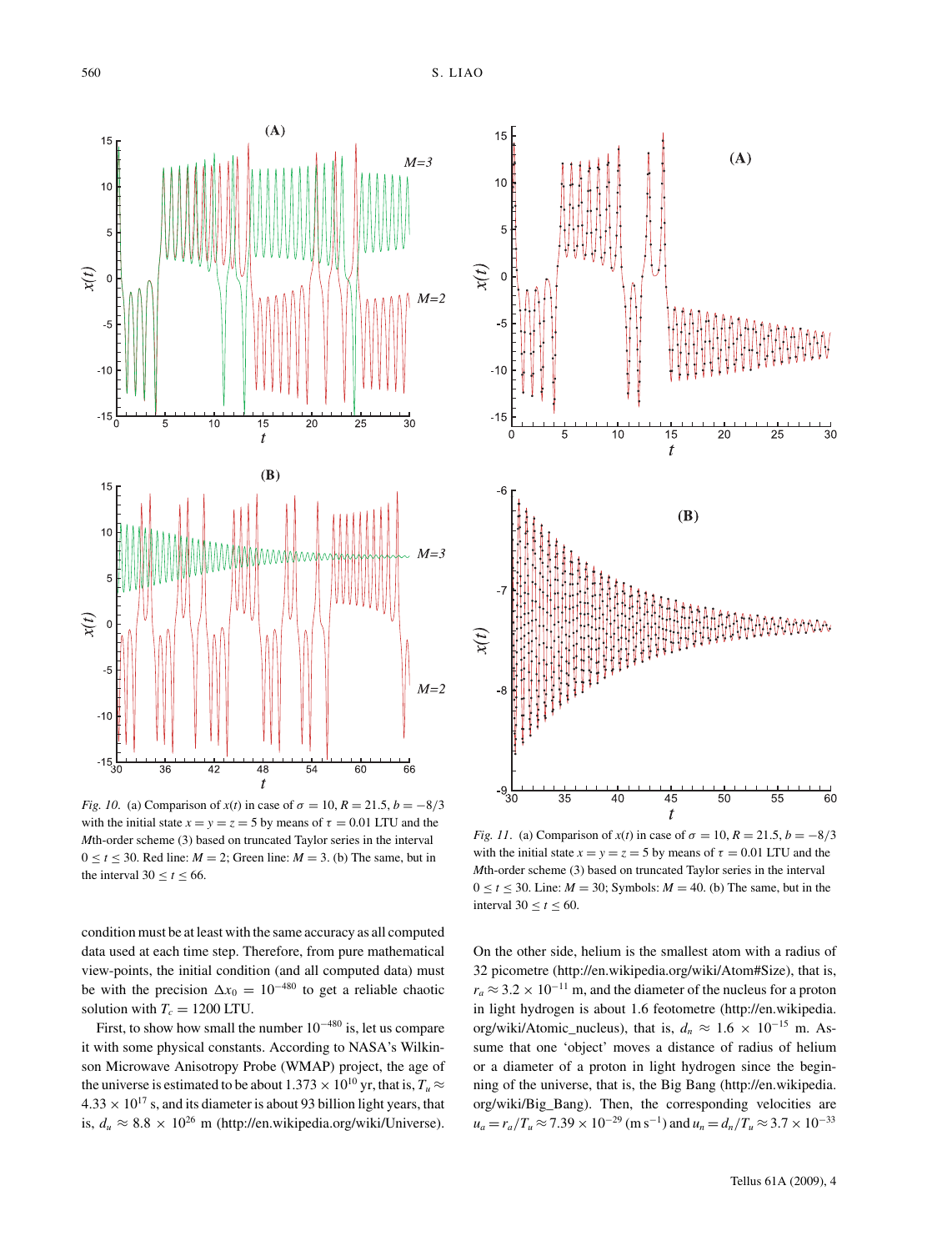$(m s<sup>-1</sup>)$ , respectively. However, even dividing them by the speed of light (http://en.wikipedia.org/wiki/Light speed)  $c \approx 3.0 \times$  $10^9$  (m s<sup>-1</sup>), which is assumed to be the largest velocity in nature (Einstein, 1905), we have only the dimensionless velocities  $\bar{u}_a =$  $r_a/(cT_u) \approx 2.46 \times 10^{-38}$  and  $\bar{u}_n = d_n/(cT_u) \approx 1.23 \times 10^{-42}$ , respectively. Even so, they are 'much' larger than 10−480, because both  $\bar{u}_a/10^{-480} = 2.46 \times 10^{442}$  and  $\bar{u}_a/10^{-480} = 1.23 \times$  $10^{438}$  are 'much' greater even than  $d_u/d_n = 5.5 \times 10^{41}$ , the ratio of the diameter of the universe to the diameter of the nucleus for a proton in light hydrogen!

Secondly, according to the Heisenberg uncertainty principle in quantum physics (Heisenberg, 1927), the values of certain pairs of conjugate variables (position and momentum, for instance) cannot both be known with arbitrary precision, and any measurement of the position with accuracy  $\Delta \delta$  and the momentum with accuracy  $\Delta p$  must satisfy

$$
\Delta \delta \Delta p \ge \frac{h}{4\pi},\tag{8}
$$

where  $h = 6.62606896 \times 10^{-34}$  [J] [S] is Planck's constant (http://en.wikipedia.org/wiki/Planck\_constant), with the unit [J] of energy (joule) and the unit [S] of time (s). Rewriting  $\Delta p = m \Delta v$ , where *m* denotes the mass and *v* the velocity, one has

$$
\Delta v \Delta \delta \ge \frac{h}{4\pi m}.\tag{9}
$$

Therefore, the more precisely the velocity is known, the less precisely the position is known. Because Lorenz equation models the flow of fluid on the earth, the worst measurement of a position is with accuracy  $\Delta \delta = d_E$ , where  $d_E = 1.2745 \times$  $10<sup>7</sup>$  (m) is the average diameter of the earth. Then, the most precise measurement of velocity is at most

$$
\Delta v \ge \frac{h}{(4\pi d_E)m} = \frac{4.1372 \times 10^{-42}}{m}.\tag{10}
$$

Even if *m* is regarded as the mass of earth, that is,  $m = 5.9742 \times$  $10^{24}$  (kg), the most precise measurement of velocity is at most

$$
\Delta v \ge 6.92511 \times 10^{-67} \text{(m s}^{-1}).\tag{11}
$$

Let  $\bar{v}$  denote the dimensionless velocity and  $U$  the velocity reference, respectively. The above formula gives

$$
\Delta \bar{v} \geq \frac{6.92511 \times 10^{-67}}{U}.
$$

According to the special relativity (Einstein, 1905), light propagates fastest in nature. However, even if the velocity of light is used as the reference velocity, that is,  $U \approx 3.0 \times 10^9$  (m s<sup>-1</sup>), the most precise measurement of dimensionless velocity on earth is at most

$$
\Delta \bar{v} \ge 2.3 \times 10^{-76}.\tag{12}
$$

Therefore, it is impossible to measure a dimensionless velocity more precisely than the above value. Here, it should be emphasized that even the above very tiny number  $2.3 \times 10^{-76}$  is much larger than  $10^{-480}$ : the ratio  $(2.3 \times 10^{-76})/10^{-480} = 2.3 \times 10^{404}$ is much greater even than  $d_u/d_n = 5.5 \times 10^{41}$ , the ratio of the diameter of the universe to the diameter of the nucleus for a proton in light hydrogen! In fact, the ratio  $(2.3 \times 10^{-76})/10^{-480}$ is larger than  $(d_u/d_n)^7$ . Therefore, according to the Heisenberg uncertainty principle in quantum physics, it is 'physically' impossible to give an initial condition with so high precision  $\Delta x_0 =$ 10−480, which is however 'mathematically' necessary to get a chaotic result reliable in the interval  $0 \le t \le 1200$  LTU), as mentioned in Section 3.

How can we interpret the above interesting result? It seems unavoidable to use non-linear dynamic models to describe the nature; besides, chaos generally exist in various non-linear dynamic models. However, as mentioned above, to get chaotic results reliable in a long enough time, we need initial condition with precision even higher than the most precise measurement allowed by the Heisenberg uncertainty principle in quantum physics. Note that the precision, which is 'mathematically' necessary for the initial condition and all computed data at different time, is so high that even the quantum fluctuation becomes a very important physical factor and therefore cannot be neglected. Therefore, the famous 'butterfly effect' of Lorenz equation should be replaced by the so-called 'quantum fluctuation effect': even the 'microcosmic' physical uncertainty such as quantum fluctuation may produce a large variations in the long-term macroscopical behaviour of a chaotic dynamic system describing natural phenomena.

Thus, although from mathematical points of view we can indeed obtain reliable chaotic solution with  $T_c > 1200$  LTU in case of  $\sigma = 10, R = 28, b = -8/3$  with the initial condition  $x(0) = -15.8$ ,  $y(0) = -17.48$ ,  $z(0) = 35.64$  by means of  $\tau = 0.01$ LTU,  $M = 400$  and  $K = 480$ , unfortunately, this 'mathematical' solution with such a high precision has no 'physical' meanings. It should be emphasized that Lorenz equation is a 'macroscopical' model for climate prediction, and thus 'microcosmic' physical factors such as the quantum fluctuation are neglected. However, it is 'mathematically' necessary for Lorenz equation to have the initial condition with such a high precision that the Heisenberg uncertainty principle in quantum physics must be considered 'physically'. This provides us a 'precision paradox of chaos'.

A paradox often brings us much deeper understandings about some thoughts and/or theories. What can such a paradox tell us? It seems that, to avoid this paradox, the following assumptions or view-points should be accepted:

(1) In essence, chaos is physically unpredictable. The origin of the unpredictability of chaos comes essentially from the microcosmic uncertainty, which is described by the Heisenberg uncertainty principle in quantum physics.

(2) Even macroscopical phenomena might be essentially uncertain, and thus, it would be more reliable and more economic to describe them by probability.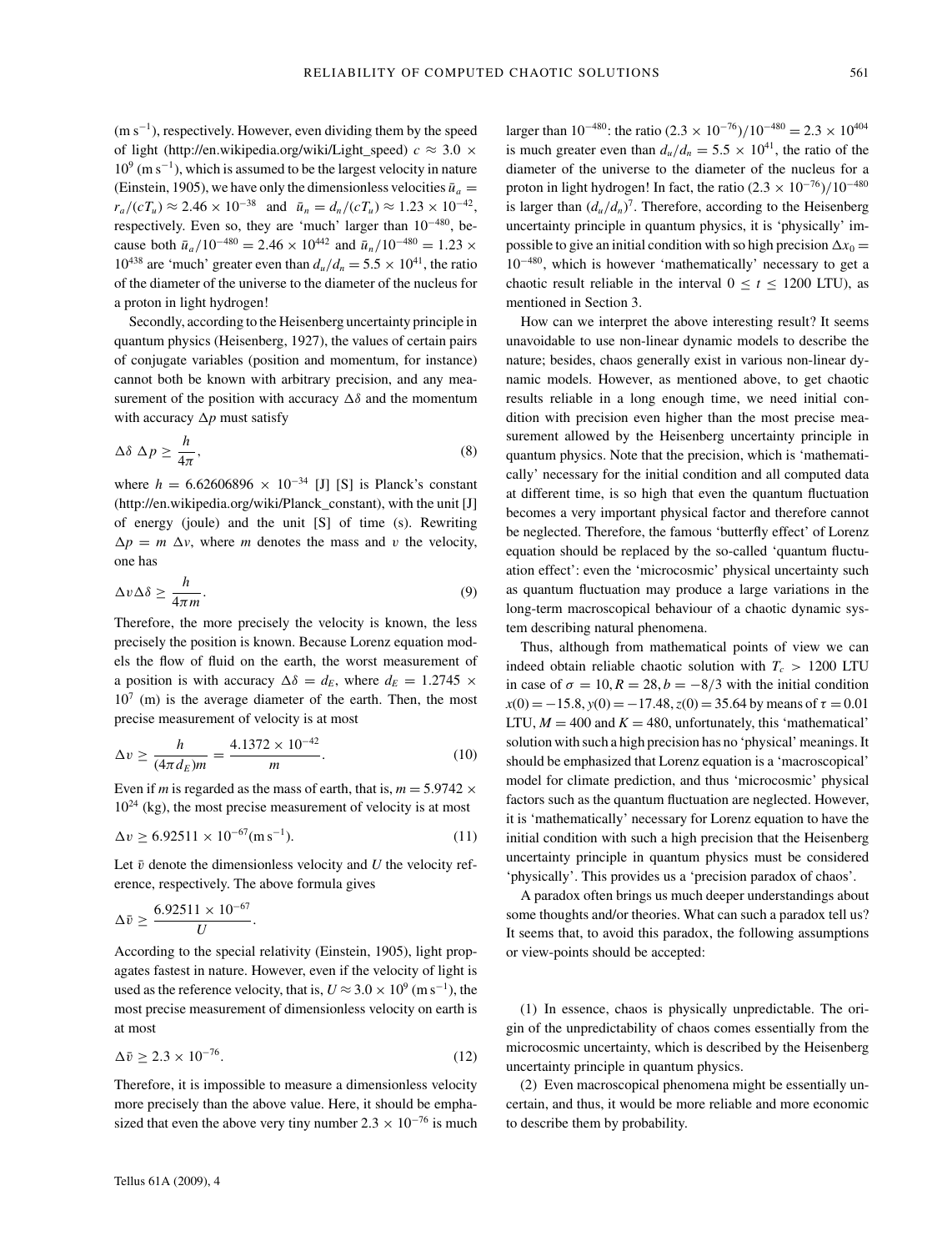

*Fig. 12.* The probability  $P_x(\mu)$  in case of  $\sigma = 10$ ,  $R = 28$ ,  $b = -8/3$ and the exact initial condition  $x(0) = -15.8$ ,  $y(0) = -17.48$ ,  $z(0) =$ 35.64 by means of  $\tau = 0.01$  (LTU) with different  $T_c$ . Symbols: result given by reliable solution with  $T_c = 300$  (LTU); Solid line: result given by reliable solution with  $T_c = 75$  (LTU); Dashed line: result given by reliable solution with  $T_c = 50$  (LTU); Dash-dotted line: result given by reliable solution with  $T_c = 25$  (LTU).

(3) Most of current non-linear dynamic models, which describe complicated macroscopical phenomena such as chaos and turbulence, do not consider the influence of microcosmic uncertainty and, thus, should be modified.

To support the above interpretations for the so-called 'precision paradox of chaos', let us first consider the statistic probability of  $x(t)$  less than  $\mu$ , denoted by  $P_x(\mu)$ . The probabilities  $P_x(\mu)$  obtained by reliable chaotic results with different critical predictable time *T<sub>c</sub>* in case of  $\sigma = 10$ ,  $R = 28$ ,  $b = -8/3$  with the exact initial condition  $x(0) = -15.8$ ,  $y(0) = -17.48$ ,  $z(0) =$ 35.64 by means of  $\tau = 0.01$  LTU are as shown in Fig. 12. Note that the probability  $P_x(\mu)$  given by  $T_c = 75$  LTU agrees well with the probability given by the reliable computational result with  $T_c = 300$  LTU. It indicates that one can obtain a 'stable' or 'convergent' probability  $P_x(\mu)$  by means of a reliable solution with a proper  $T_c$ , which is not necessarily very long. Note that it is much easier to get a reliable chaotic result with  $T_c = 75$  LTU than that with  $T_c = 1200$  LTU. Therefore, it is much cheaper to get a reliable probability  $P_x(\mu)$  than a reliable time-series  $x(t)$  with  $T_c =$ 1200 LTU. So, it seems more reliable and, especially, more 'economic' to describe chaotic phenomena by means of probability. Second, it is well known that chaotic time-series is non-periodic. Assume that a time-series  $f(t)$  in the interval  $t \in [0, T_\rho]$  has  $N^+$ maximum values at  $t = t_i^+$  and  $N^-$  minimum values at  $t = t_j^-$ , respectively, where  $i = 0, 1, 2, 3, \ldots, N^+, j = 0, 1, 2, 3, \ldots, N^$ and  $N^+$  and  $N^-$  are dependent upon  $T_\rho$ . If  $f(t)$  is periodic, then  $|t_i^+ - t_{i-1}^+|$  and  $|t_j^- - t_{j-1}^-|$  are the same for any  $1 \le i \le N^+$  and  $1 \le j$ 

*j* ≤ *N*<sup>−</sup>. However, if *f*(*t*) is chaotic, then  $|t_n^+ - t_{n-1}^+|$  and  $|t_n^- - t_{n-1}^-|$ | are dependent upon *n*. Let us define the 'generalized-period'

$$
\hat{T}^{+} = \sum_{n=1}^{N^{+}} |t_{n}^{+} - t_{n-1}^{+}|/N^{+}
$$

and

$$
\hat{T}^{-} = \sum_{n=1}^{N^{-}} |t_{n}^{-} - t_{n-1}^{-}|/N^{-},
$$

respectively. Using the reliable result in case of  $\sigma = 10$ ,  $R =$ 28,  $b = -8/3$  with the exact initial condition  $x(0) = -15.8$ ,  $y(0) = -17.48$ ,  $z(0) = 35.64$  by means of  $M = 400$ ,  $K =$ 800 and  $\tau = 0.01$  LTU, it is found that the generalized-periods of  $x(t)$ ,  $y(t)$ ,  $z(t)$  tend to the stable values  $\hat{T}_x^+ = \hat{T}_x^- = 0.96 \text{ LTU}$ ,  $\hat{T}_y^+ = \hat{T}_y^- = 0.62$  LTU and  $\hat{T}_z^+ = \hat{T}_z^- = 0.75$  LTU, respectively, if the used interval is larger than 600 LTU. Such kind of stable values of the generalized-period can be called 'statistic period'. Therefore, from statistic view-point, even a chaotic solution can be regarded as a periodic one in a more general meaning! Furthermore, it is found that the generalized-periods  $\hat{T}_x$ ,  $\hat{T}_y$  and  $\hat{T}_z$  of Lorenz equation (1) are dependent upon the physical parameters *σ*, *R* and *b*. Our calculations indicate that the generalized-periods  $\hat{T}_x$ ,  $\hat{T}_y$  and  $\hat{T}_z$  of Lorenz eq. (1) are the same for a non-chaotic solution but are different for a chaotic ones. All of these partly support our above interprets about the so-called 'precision paradox of chaos'.

Thus, although the CU of chaos can be avoided from the mathematical point of view, it is unavoidable from the physical point of view: the so-called 'precision paradox of chaos' suggests us that the origin of the uncertainty of chaos comes from the Heisenberg uncertainty principle in quantum physics and, thus, is not avoidable, forever!

#### **6. Discussions**

In this paper a new concept, namely the 'critical predictable time' *Tc*, is introduced to give a more precise description of computed chaotic solutions of non-linear differential equations: computed chaotic solutions are regarded to be reliable only when  $0 < t \le$ *Tc*. This provides us a method or strategy to detect the reliable result from a given computed solution. Besides, it provides us a timescale for the so-called 'long-term': *t* is regarded to be longterm as long as  $t > T_c$ . It is also suggested that numerical results beyond the critical predictable time  $T_c$  are unpredictable, and thus, all related conclusions based on computed chaotic results beyond the critical predictable time  $T_c$  are doubtable. In this way, the numerical phenomena such as CC, CP and computational prediction uncertainty, which are mainly based on long-term properties of computed results, can be avoided, as shown in Section 4. By means of this concept, the famous conclusion 'accurate long-term prediction of chaos is impossible' should be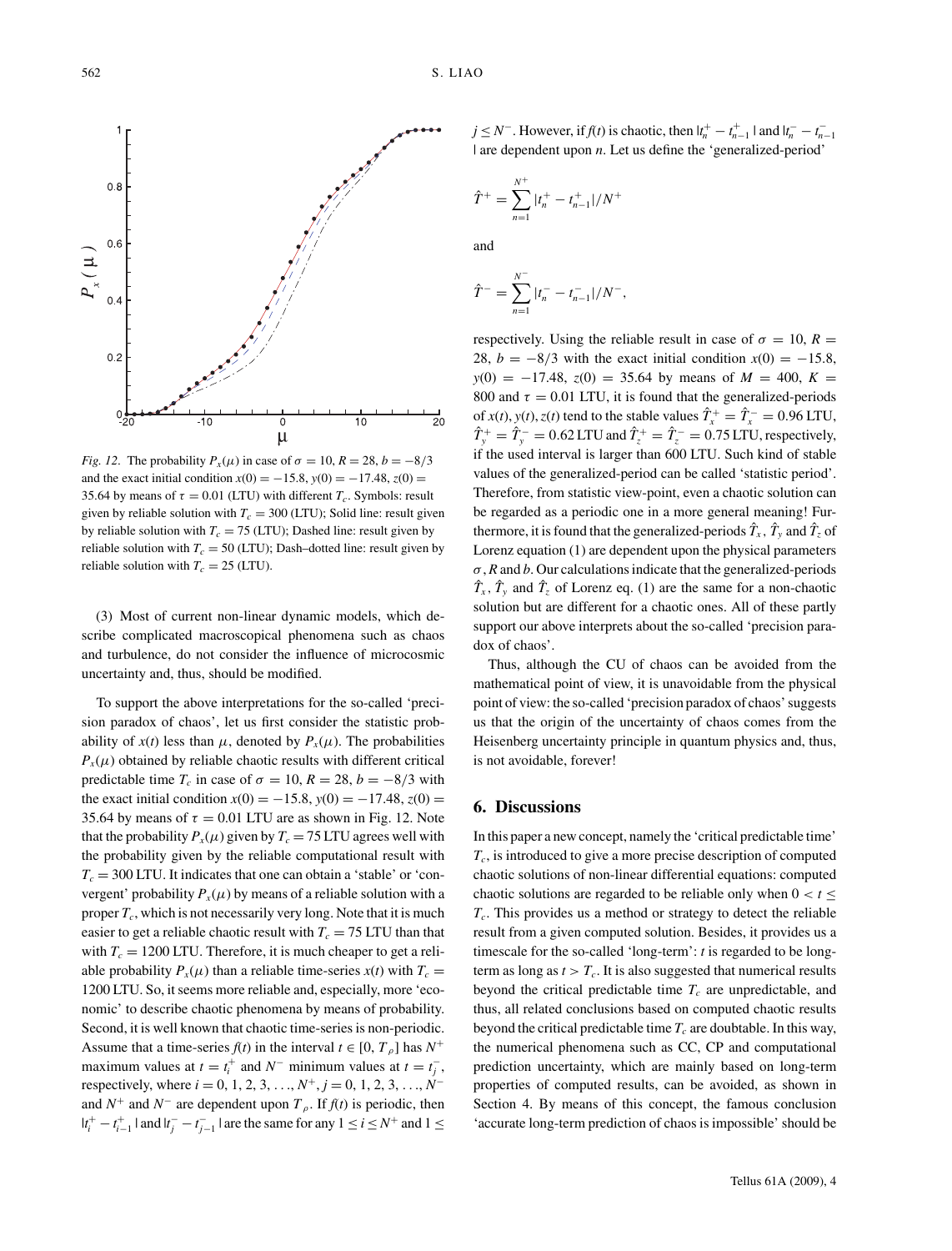replaced by a more precise conclusion that 'accurate prediction of chaos beyond the critical predictable time  $T_c$  is impossible'.

For a non-linear dynamic system with chaotic behaviour, one had to solve it by at least two different computation schemes to get the critical predictable time  $T_c$ . Certainly, it is better to use more different computation schemes to investigate the reliability of computed results with chaos: the more, the better. So, the reliability of chaotic solutions is a relative concept: it is dependent on not only non-linear differential equations but also the accuracy of the initial condition, the time step and computation schemes. Without knowing the exact solution, such reliable solutions within the critical predictable time  $T_c$  might be the best in practice: they are at least predictable, that is, different computation schemes lead to very close results. Note that even the definition (4) of the critical predictable time is dependent upon the two constants  $\delta$  and  $\epsilon$ . Fortunately, the same qualitative conclusions are obtained even by different (but reasonable) values of  $\delta$  and  $\epsilon$ . So, all of our conclusions mentioned in this paper have general meanings.

On one hand, the so-called critical predictable time  $T_c$  provides us a scale to investigate chaos more precisely. On the other hand, the symbolic computation software (such as MATHEMAT-ICA) provide us a convenient way to investigate the influence of the truncation error, the round-off error, and the inaccuracy of the initial condition on the critical predictable time  $T_c$ . It is found that  $T_c$  is directly proportional to  $M$ , the order of the truncated Taylor series scheme (3), and *K*, the number of decimal places of all computed data. Besides, the precision of the initial condition must increase exponentially as  $T_c$  enlarges. For example, in case of  $\sigma = 10, R = 28, b = -8/3$  with the initial condition  $x(0) =$ −15.8, *y*(0) = −17.48,*z*(0) = 35.64, we obtain a reliable chaotic result with  $T_c = 1200$  LTU by means of  $\tau = 0.01$  LTU,  $M = 400$ and  $K = 800$ . Such a reliable chaotic solution in so long time is reported for the first time. Theoretically speaking, given a finite value of the critical predictable time  $T_c$ , we can always get a reliable chaotic result in the interval  $0 \le t \le T_c$  by means of a high-performance computer with large enough memory (RAM) and fast enough CPU, although the needed CPU time might be rather long. Therefore, in essence, the CUP for chaos can be avoided, if only from the mathematical points of view.

However, the precision of the initial condition and the computed data at each time step needed for a large  $T_c$  (such as  $T_c =$ 1200 LTU) is 'mathematically' so high that such precise data is 'physically' impossible due to Heisenberg uncertainty principle in quantum physics. Note that the precision, which is 'mathematically' necessary for the initial condition and all computed data at different time, is so high that even the quantum fluctuation becomes a very important physical factor and therefore cannot be neglected. However, as a macroscopical model for climate prediction on Earth, Lorenz equation completely neglects the influence of physical factors in the level of atom and molecule on the climate. This provides us the so-called 'precision paradox of chaos', which implies that the prediction uncertainty of chaos is physically unavoidable; besides, even the macroscopical phenomena might be essentially stochastic and thus should be described by probability more economically.

Many non-linear evaluation equations for macroscopical phenomena, such as Lorenz equation for climate prediction and Navier–Stokes equation for turbulent viscous flows, completely neglect the influence of physical factors in the level of atom and molecule. However, the so-called 'precision paradox of chaos' suggests that this might be wrong: even the microcosmic physical factors should be considered for non-linear dynamic systems that model complicated macroscopical phenomena. It is well known that turbulent flows are much more complicated than chaos. Our work mentioned in this paper suggests that one should be very careful in applying numerical schemes to investigate turbulent flows. Today, the direct numerical simulation (DNS) is frequently used in the computational fluid dynamics (CFD) to simulate turbulence flows (e.g. Le et al., 1997; Moin and Mahesh, 1998; Moser et al., 1999; Scardovelli and Zaleski, 1999; Martin et al., 2006). However, it is a pity that the sensitivity of the DNS results to the inaccuracy of the initial condition, the round-off error and the truncation error has not been studied systematically, mainly because the DNS is rather time-consuming. Without a method or strategy to detect the reliability of a given DNS result, we have many reasons to assume that something without physical meanings (similar to CP and CC) might be contained in the so-called DNS 'solutions' for turbulence, and thus, conclusions based on such kind of unreliable computed results might be doubtable. More importantly, all models for turbulent flows completely neglect the influence of microcosmic physical factors. Also, this might be one of the reasons why there is no satisfactory model to describe all turbulent flows precisely.

Note that the concept of the critical predictable time  $T_c$  is not new: it is rather similar to the so-called 'decoupling time' mentioned by Teixeira et al. (2007). However, this concept has never been obtained enough recognition. In this paper, we show the importance of such concept for the reliability of computed results and also for the avoidance of computational prediction uncertainty, CC and CP. More importantly, the concept of the critical predictable time  $T_c$  greatly deepens and enriches our understanding about chaos, not only mathematically but also physically.

Non-linear dynamic systems describing chaos or turbulence might be much more complicated than we thought: we should feel awe to them. It is the time for us to consider seriously the reliability of a mass of computed chaotic or turbulent results reported every day.

### **7. Acknowledgments**

The author would like to express his sincere thanks to Dr L.S. Yao, Dr D. Hughes and Dr J. Teixeira for providing some